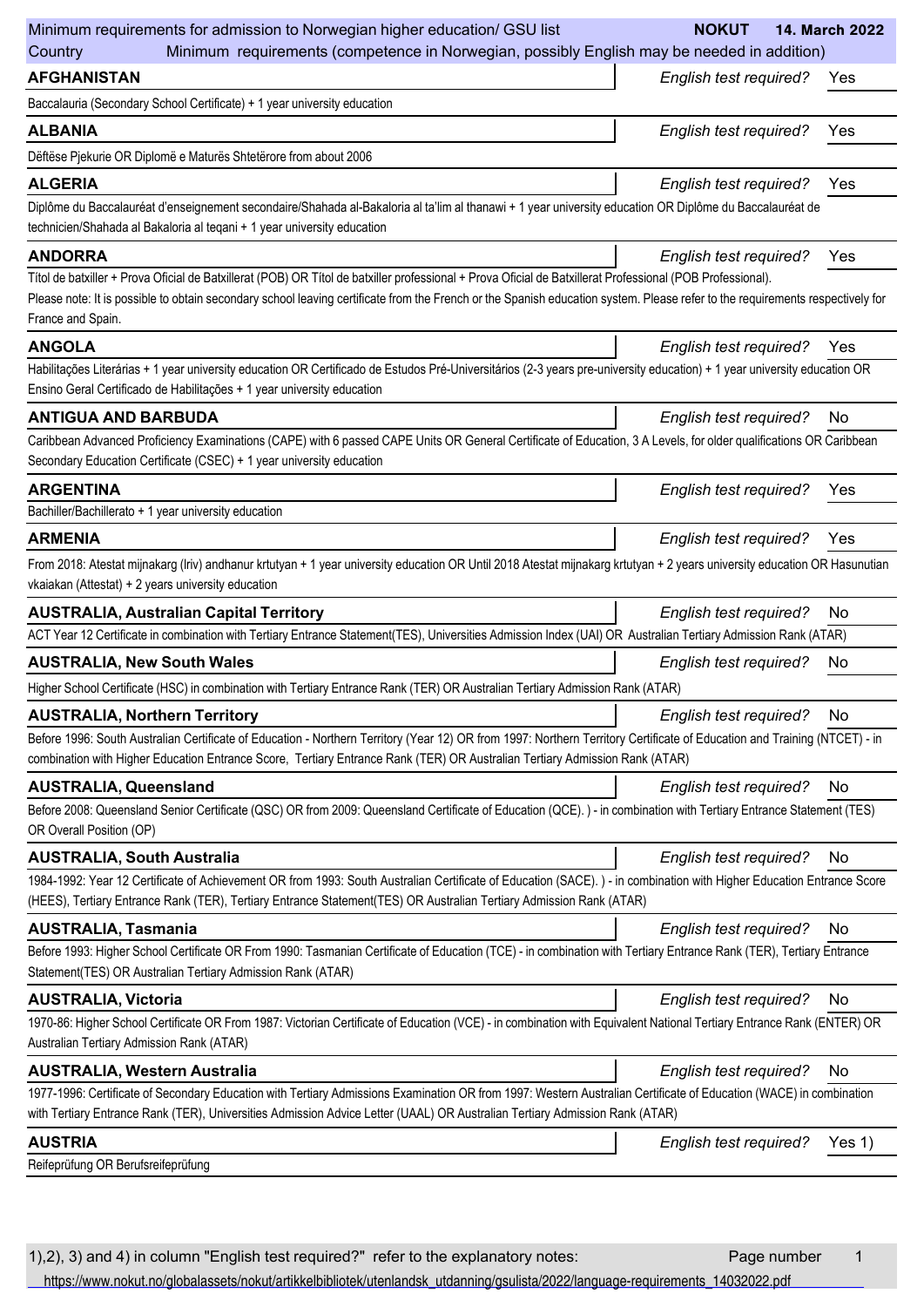| Minimum requirements (competence in Norwegian, possibly English may be needed in addition)<br>Country                                                                                                                                                                                                                                                                                                                                                                                                                                                                                                                                                                                                    |                               |          |
|----------------------------------------------------------------------------------------------------------------------------------------------------------------------------------------------------------------------------------------------------------------------------------------------------------------------------------------------------------------------------------------------------------------------------------------------------------------------------------------------------------------------------------------------------------------------------------------------------------------------------------------------------------------------------------------------------------|-------------------------------|----------|
| <b>AZERBAIJAN</b>                                                                                                                                                                                                                                                                                                                                                                                                                                                                                                                                                                                                                                                                                        | <b>English test required?</b> | Yes      |
| Orta Tahsil Haqqinda Attestat + 1 year university education OR Diplom + 1 year university education OR Svidetelstvo o Srednem Obrazovanii + 1 year university education                                                                                                                                                                                                                                                                                                                                                                                                                                                                                                                                  |                               |          |
| <b>BAHAMAS</b>                                                                                                                                                                                                                                                                                                                                                                                                                                                                                                                                                                                                                                                                                           | English test required?        | No.      |
| Bahamas General Certificate of Education + 1 year of higher education                                                                                                                                                                                                                                                                                                                                                                                                                                                                                                                                                                                                                                    |                               |          |
| <b>BAHRAIN</b>                                                                                                                                                                                                                                                                                                                                                                                                                                                                                                                                                                                                                                                                                           | English test required?        | Yes      |
| Tawjahiya (Secondary School Leaving Certificate) + 1 year university education                                                                                                                                                                                                                                                                                                                                                                                                                                                                                                                                                                                                                           |                               |          |
| <b>BANGLADESH</b>                                                                                                                                                                                                                                                                                                                                                                                                                                                                                                                                                                                                                                                                                        | English test required?        | Yes      |
| Higher Secondary Certificate + 1 year university education                                                                                                                                                                                                                                                                                                                                                                                                                                                                                                                                                                                                                                               |                               |          |
| <b>BARBADOS</b>                                                                                                                                                                                                                                                                                                                                                                                                                                                                                                                                                                                                                                                                                          | English test required?        | No       |
| University of Cambridge Local Examinations Syndicate, UCLES, with 3 GCE A Levels OR Caribbean Advanced Proficiency Examinations (CAPE) with 6 passed CAPE<br>Units OR Caribbean Secondary Education Certificate (CSEC) + 1 year university education                                                                                                                                                                                                                                                                                                                                                                                                                                                     |                               |          |
| <b>BELARUS</b>                                                                                                                                                                                                                                                                                                                                                                                                                                                                                                                                                                                                                                                                                           | English test required?        | Yes      |
| Atestat ab ahulnaj sjarednjaj adukatsyi / Атэстат аб агульнай сярэдняй адукацыі / Аттестат об общем среднем образовании + 1 year university education OR Dyplom<br>ab prafesijanalna-tekhnitsjnaj adukatsyi z atrymannem ahulnaj sjarednjaj adukatsyi / Дыплом аб прафесіянальна-тэхнічнай адукацыі з атрыманнем агульнай сярэдняй<br>адукацыі / Диплом о профессионально-техническом образовании с получением общего среднего образования + 1 year university education OR Dyplom ab<br>sjarednjaj spetsyjalnaj adukatsyi / Дыплом аб сярэдняй спецыяльнай адукацыі / Дипломом о среднем специальном образовании can be assessed individually for the<br><b>Higher Education Entrance Qualification</b> |                               |          |
| <b>BELGIUM, Flemish-speaking</b>                                                                                                                                                                                                                                                                                                                                                                                                                                                                                                                                                                                                                                                                         | English test required?        | Yes 1)   |
| Getuigschrift van Hoger Secundair Onderwijs OR Diploma van Secundair Onderwijs                                                                                                                                                                                                                                                                                                                                                                                                                                                                                                                                                                                                                           |                               |          |
| <b>BELGIUM, French-speaking</b>                                                                                                                                                                                                                                                                                                                                                                                                                                                                                                                                                                                                                                                                          | English test required?        | Yes $1)$ |
| Certificat d'Enseignement Secondaire Supérieur                                                                                                                                                                                                                                                                                                                                                                                                                                                                                                                                                                                                                                                           |                               |          |
| <b>BELIZE</b>                                                                                                                                                                                                                                                                                                                                                                                                                                                                                                                                                                                                                                                                                            | English test required?        | No       |
| 3 GCE A Levels OR Caribbean Advanced Proficiency Examinations (CAPE) with 6 passed CAPE Units OR Caribbean Secondary Education Certificate (CSEC) + 1 year<br>university education                                                                                                                                                                                                                                                                                                                                                                                                                                                                                                                       |                               |          |
| <b>BENIN</b>                                                                                                                                                                                                                                                                                                                                                                                                                                                                                                                                                                                                                                                                                             | English test required?        | Yes      |
| Diplôme de Bachelier de l'Enseignement Moyen Général (1984-1991) OR Diplôme de Bachellier de l'Enseignement de Second Degré (1991-) OR Baccalauréat de<br>l'Enseignement Secondaire                                                                                                                                                                                                                                                                                                                                                                                                                                                                                                                      |                               |          |
| <b>BHUTAN</b>                                                                                                                                                                                                                                                                                                                                                                                                                                                                                                                                                                                                                                                                                            | л.<br>English test required?  | Yes      |
| Before 2006: Indian School Certificate (ISC) + 1 year university education. From 2006: Bhutan Higher Secondary Education Certificate (BHSEC) + 1 year<br>university education                                                                                                                                                                                                                                                                                                                                                                                                                                                                                                                            |                               |          |
| <b>BOLIVIA</b>                                                                                                                                                                                                                                                                                                                                                                                                                                                                                                                                                                                                                                                                                           | English test required?        | Yes      |
| Bachiller en Humanidades + 1 year university education                                                                                                                                                                                                                                                                                                                                                                                                                                                                                                                                                                                                                                                   |                               |          |
| <b>BOSNIA AND HERZEGOVINA</b>                                                                                                                                                                                                                                                                                                                                                                                                                                                                                                                                                                                                                                                                            | English test required?        | Yes      |
| Diploma o završenoj srednjoj školi OR Диплома о положеном матурском испиту (Diploma o položenom maturskom ispitu) OR Svjedocanstvo/Svjedozba/ o zavrsnom<br>ispitu / zavrsnom obrazovanju                                                                                                                                                                                                                                                                                                                                                                                                                                                                                                                |                               |          |
| <b>BOTSWANA</b>                                                                                                                                                                                                                                                                                                                                                                                                                                                                                                                                                                                                                                                                                          | English test required?        | No       |
| Cambridge Higher Overseas School Certificate with 3 GCE A-levels OR Cambridge Overseas School Certificate + 1 year university education OR Botswana General<br>Certificate of Secondary Education (BGCSE) + 1 year university education                                                                                                                                                                                                                                                                                                                                                                                                                                                                  |                               |          |
| <b>BRAZIL</b>                                                                                                                                                                                                                                                                                                                                                                                                                                                                                                                                                                                                                                                                                            | English test required?        | Yes      |
| Before 1996: Certificado de Conclusão de 2 Grau + 1 year university education. From 1996: Certificado de Ensino Médio + 1 year university education                                                                                                                                                                                                                                                                                                                                                                                                                                                                                                                                                      |                               |          |
| <b>BRUNEI</b>                                                                                                                                                                                                                                                                                                                                                                                                                                                                                                                                                                                                                                                                                            | <b>English test required?</b> | Yes      |
| Brunei/Cambridge GCE A-level with 3 A-levels OR Brunei Matriculation Examination Certificate                                                                                                                                                                                                                                                                                                                                                                                                                                                                                                                                                                                                             |                               |          |
| <b>BULGARIA</b>                                                                                                                                                                                                                                                                                                                                                                                                                                                                                                                                                                                                                                                                                          | English test required?        | Yes $1)$ |
| Diploma za zavarsheno sredno obrazovanie / Диплома за завършено средно образование OR Diploma za sredno obrazovanie / / Диплома за средно образование OR<br>from 1994 2002: Svidetelstvo za zrelost / Свидетелство за зрелост OR until 1974: Zrelostno svidetelstvo / Зрелостно свидетелство                                                                                                                                                                                                                                                                                                                                                                                                             |                               |          |
| <b>BURKINA FASO</b>                                                                                                                                                                                                                                                                                                                                                                                                                                                                                                                                                                                                                                                                                      | English test required?        | Yes      |
| Diplôme de Bachelier de l'Enseignement de Second Degré + 1 year university education                                                                                                                                                                                                                                                                                                                                                                                                                                                                                                                                                                                                                     |                               |          |
|                                                                                                                                                                                                                                                                                                                                                                                                                                                                                                                                                                                                                                                                                                          |                               |          |

1), 2), 3) and 4) in column "English test required?" refer to the explanatory notes: Page number 2 [https://www.nokut.no/globalassets/nokut/artikkelbibliotek/utenlandsk\\_utdanning/gsulista/2022/language-requirements\\_14032022.pdf](https://www.nokut.no/globalassets/nokut/artikkelbibliotek/utenlandsk_utdanning/gsulista/2022/language-requirements_14032022.pdf)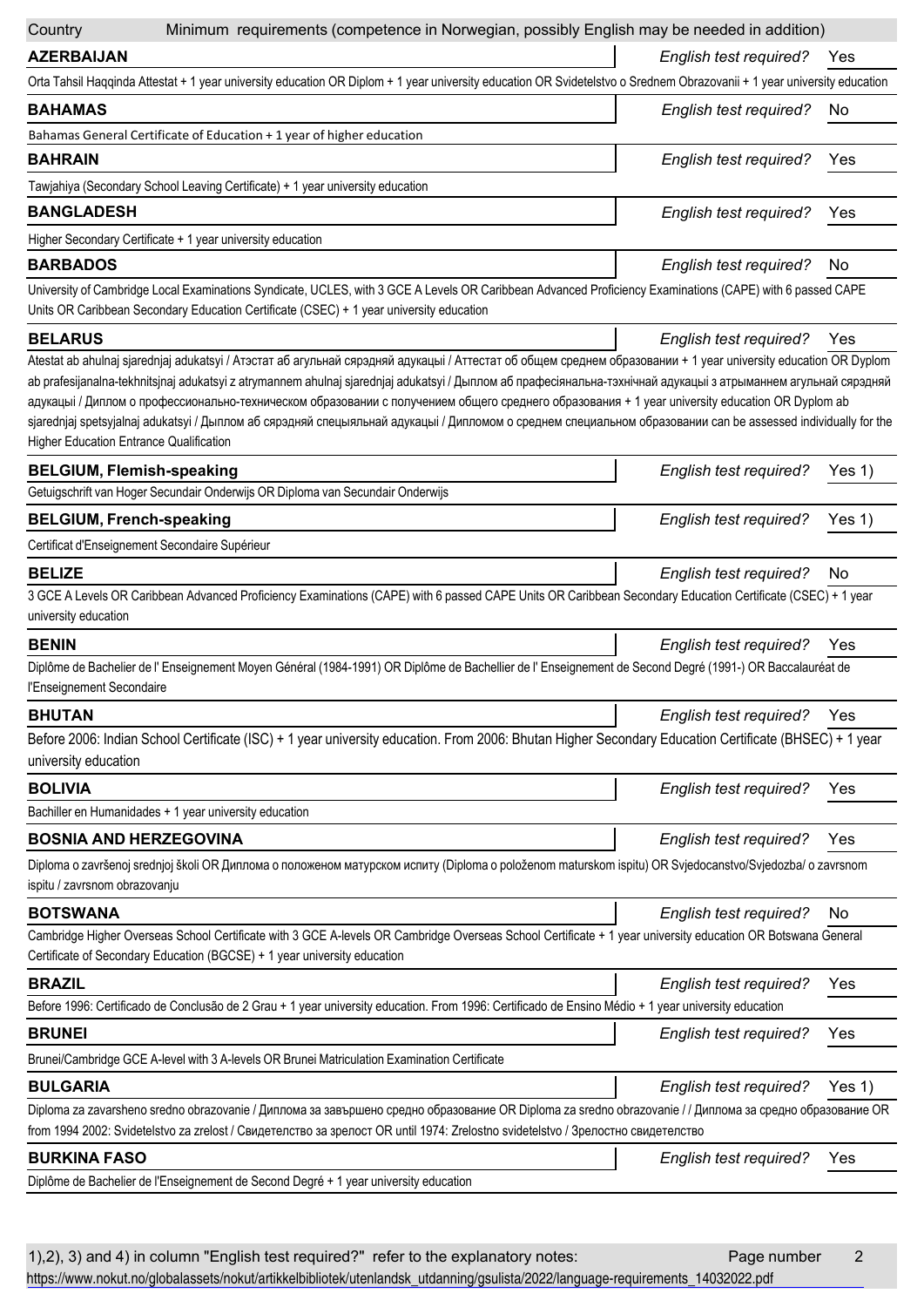| Country                                                   | Minimum requirements (competence in Norwegian, possibly English may be needed in addition)                                                                    |                               |           |
|-----------------------------------------------------------|---------------------------------------------------------------------------------------------------------------------------------------------------------------|-------------------------------|-----------|
| <b>BURUNDI</b>                                            |                                                                                                                                                               | English test required?        | Yes       |
|                                                           | From 1999: Diplôme des Humanités Generales in combination with Diplôme d'Etat OR Before 1999: Diplôme des Humanités Complétes                                 |                               |           |
| <b>CAMBODIA</b>                                           |                                                                                                                                                               | English test required?        | Yes       |
|                                                           | Attestation de Fin d'Etudes Secondaires de l'Enseignement Général + 2 years university education                                                              |                               |           |
|                                                           | <b>CAMEROON, English-speaking</b>                                                                                                                             | <b>English test required?</b> | No        |
|                                                           | Cameroon GCE Ordinary Level + Cameroon GCE Advanced Level with pass in at least 3 subjects. English and Mathematics must be passed at least at Ordinary Level |                               |           |
|                                                           | <b>CAMEROON, French-speaking</b>                                                                                                                              | English test required?        | Yes       |
|                                                           | Baccalauréat de l'Enseignement Secondaire Général OR                                                                                                          |                               |           |
|                                                           | Baccalauréat de l'Enseignement Secondaire Technique OR                                                                                                        |                               |           |
|                                                           | Brevet de Technicien l'Enseignement Secondaire                                                                                                                |                               |           |
| <b>CANADA, Alberta</b>                                    | From 1995: Alberta High School Diploma OR up to 1997: General High School Diploma OR Advanced High School Diploma                                             | English test required?        | No.       |
|                                                           |                                                                                                                                                               |                               | No        |
| <b>CANADA, British Columbia</b>                           | Secondary School Diploma OR Senior Secondary Graduation Diploma (Dogwood Diploma)                                                                             | English test required?        |           |
|                                                           |                                                                                                                                                               |                               |           |
| <b>CANADA, Manitoba</b><br>High School Graduation Diploma |                                                                                                                                                               | English test required?        | No        |
| <b>CANADA, New Brunswick</b>                              |                                                                                                                                                               | English test required?        | No        |
|                                                           | High School Graduation Diploma OR Diplôme de Fin d'Etudes Secondaires                                                                                         |                               |           |
|                                                           |                                                                                                                                                               |                               |           |
| High School Graduation Diploma                            | <b>CANADA, Newfoundland &amp; Labrador</b>                                                                                                                    | <b>English test required?</b> | No        |
|                                                           | <b>CANADA, Northwest Territories</b>                                                                                                                          | English test required?        | No        |
| High School Graduation Diploma                            |                                                                                                                                                               |                               |           |
|                                                           |                                                                                                                                                               |                               | No        |
| <b>CANADA, Nova Scotia</b>                                | Nova Scotia High School Graduation Diploma OR High School Completion Certificate                                                                              | <b>English test required?</b> |           |
| <b>CANADA, Nunavut</b>                                    |                                                                                                                                                               | English test required?        | No        |
|                                                           | Nunavut Secondary School Graduation Diploma                                                                                                                   |                               |           |
| <b>CANADA, Ontario</b>                                    |                                                                                                                                                               | <b>English test required?</b> | No        |
|                                                           | Ontario Secondary School Diploma (OSSD) OR Secondary School Graduation Diploma (SSGD) OR Secondary School Honours Graduation Diploma (SSHGD)                  |                               |           |
|                                                           | <b>CANADA, Prince Edward Island</b>                                                                                                                           | English test required?        | No        |
|                                                           | Provincial Senior High School Graduation Certificate                                                                                                          |                               |           |
| <b>CANADA, Quebec</b>                                     |                                                                                                                                                               | English test required?        | <b>No</b> |
| Diplôme d'Etudes Collegiales (DEC)                        |                                                                                                                                                               |                               |           |
| <b>CANADA, Saskatchewan</b>                               |                                                                                                                                                               | English test required?        | No        |
|                                                           | Record of Secondary Level Standing / Complete Division IV Grade 12 Standing                                                                                   |                               |           |
| <b>CANADA, Yukon</b>                                      |                                                                                                                                                               | English test required?        | No        |
|                                                           | Yukon Secondary School Graduation Certificate                                                                                                                 |                               |           |
| <b>CAPE VERDE</b>                                         |                                                                                                                                                               | English test required?        | Yes       |
|                                                           | Certificado de Habilitações Litérarias + 1 year of higher education                                                                                           |                               |           |
|                                                           | <b>CENTRAL AFRICAN REPUBLIC</b>                                                                                                                               | English test required?        | Yes       |
|                                                           | Baccalauréat OR Baccalauréat de l'Enseignement du Second Degré                                                                                                |                               |           |
| <b>CHAD</b>                                               |                                                                                                                                                               | English test required?        | Yes       |
|                                                           | Baccalauréat OR Diplôme de Bachelier de l'Enseignement de Second Degré                                                                                        |                               |           |
| <b>CHILE</b>                                              |                                                                                                                                                               | English test required?        | Yes       |
|                                                           | Licencia de Educación/Enseñanza Media (Humanistico-Científica, Técnico-Profesional or Artistica) + 1 year university education                                |                               |           |
| CHINA (1966 - 1977)                                       |                                                                                                                                                               | English test required?        |           |
| Cultural revolution - no diplomas issued                  |                                                                                                                                                               |                               |           |
|                                                           |                                                                                                                                                               |                               |           |

1),2), 3) and 4) in column "English test required?" refer to the explanatory notes: Page number 3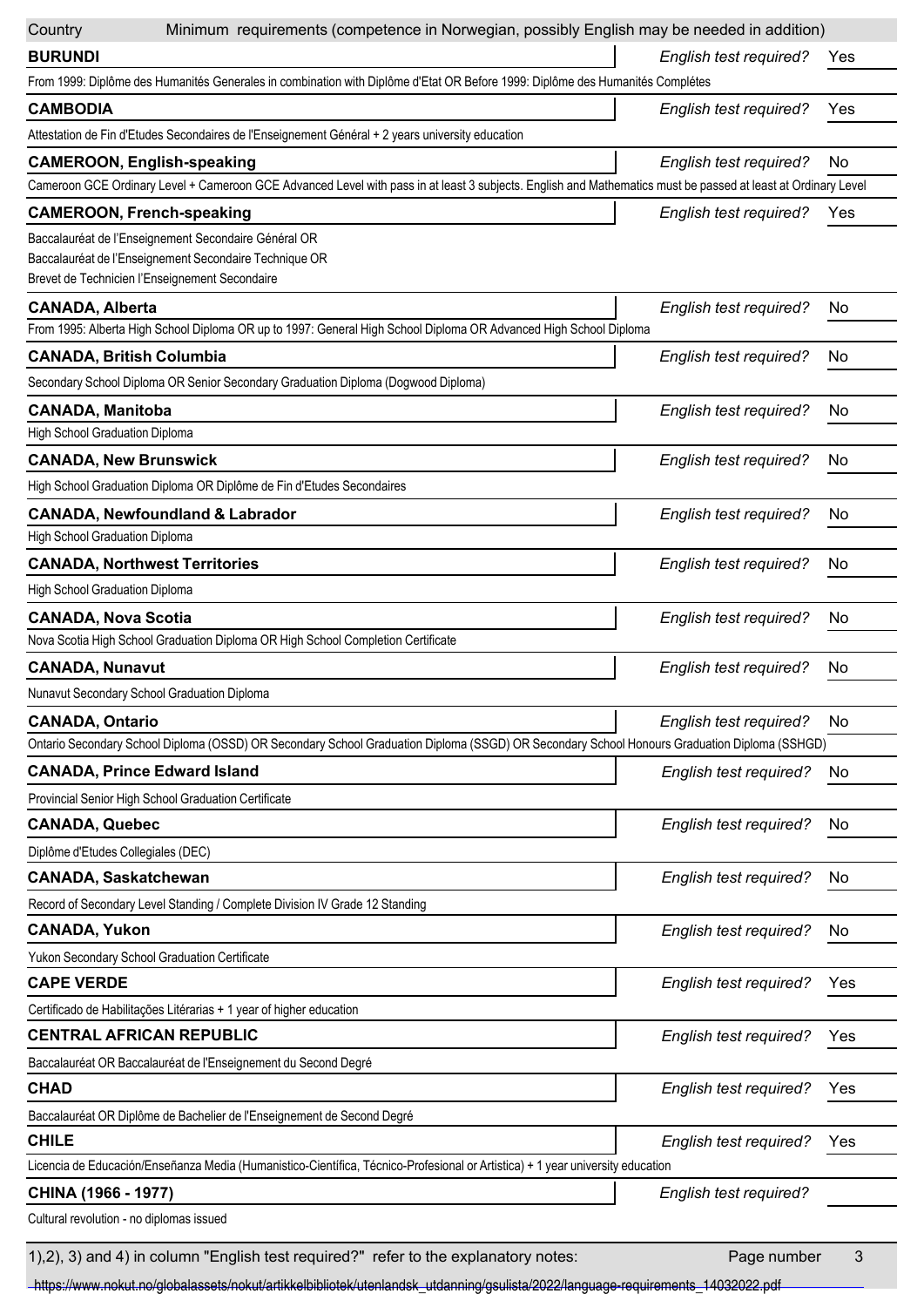| Minimum requirements (competence in Norwegian, possibly English may be needed in addition)<br>Country                                                                                                                                                                                                                                                       |                               |     |
|-------------------------------------------------------------------------------------------------------------------------------------------------------------------------------------------------------------------------------------------------------------------------------------------------------------------------------------------------------------|-------------------------------|-----|
| CHINA (AFTER 1977)                                                                                                                                                                                                                                                                                                                                          | <b>English test required?</b> | Yes |
| Gaozhong Biye Zhengshu / Senior High School Graduation Certificate + 1 year university education                                                                                                                                                                                                                                                            |                               |     |
| CHINA (UNTIL 1966)                                                                                                                                                                                                                                                                                                                                          | <b>English test required?</b> | Yes |
| School leaving certificate + 2 years university education                                                                                                                                                                                                                                                                                                   |                               |     |
| <b>COLOMBIA</b>                                                                                                                                                                                                                                                                                                                                             | English test required?        | Yes |
| Bachillerato/Diploma de Bachiller + 1 year university education                                                                                                                                                                                                                                                                                             |                               |     |
| CONGO, REPUBLIC OF THE (FORMERLY CONGO-BRAZZAVILLE)                                                                                                                                                                                                                                                                                                         | English test required?        | Yes |
| Baccalauréat de l'Enseignement de Second Degré, Enseignement Général                                                                                                                                                                                                                                                                                        |                               |     |
| <b>CONGO, THE DEMOCRATIC REPUBLIC OF THE (formerly ZAIRE)</b>                                                                                                                                                                                                                                                                                               | English test required?        | Yes |
| Diplôme d'Etat d'Études Secondaires du Cycle Long + 1 year university education                                                                                                                                                                                                                                                                             |                               |     |
| <b>COSTA RICA</b>                                                                                                                                                                                                                                                                                                                                           | English test required?        | Yes |
| From 1989: Título de Bachiller en Educación Média + 1 year university education<br>1974-1988: Diploma de Conclusión de Estudios de Educación Diversificada + 1 year university education<br>Before 1974: Título de Bachiller + 1 year university education                                                                                                  |                               |     |
| <b>CÔTE D'IVOIRE</b>                                                                                                                                                                                                                                                                                                                                        | English test required?        | Yes |
| Baccalaureat de l'Enseignement Secondaire                                                                                                                                                                                                                                                                                                                   |                               |     |
| <b>CROATIA</b>                                                                                                                                                                                                                                                                                                                                              | English test required?        | Yes |
| From 2010: Svjedodžba o državnoj maturi OR<br>Svjedodžba o završnome radu + Potvrda o položenim ispitima državne mature (with three mandatory state exams in Mathematics, Croatian and a Foreign Language)<br>Før 2010: Svjedodžba o maturi OR<br>Svjedodžba o završnom ispitu - maturi OR<br>Svjedodžba o završnom ispitu                                  |                               |     |
| <b>CUBA</b>                                                                                                                                                                                                                                                                                                                                                 | English test required?        | Yes |
| Certificado de Fin de estudios Secundarios/Bachillerato + 1 year university education                                                                                                                                                                                                                                                                       |                               |     |
| <b>CYPRUS (GREEK)</b>                                                                                                                                                                                                                                                                                                                                       | English test required?        | Yes |
| Lykeio Apolytirion                                                                                                                                                                                                                                                                                                                                          |                               |     |
| <b>CYPRUS (TURKISH)</b>                                                                                                                                                                                                                                                                                                                                     | English test required?        | Yes |
| Lise (Bitirme) Diplomasi + 1 year university education                                                                                                                                                                                                                                                                                                      |                               |     |
| <b>CZECH REPUBLIC</b>                                                                                                                                                                                                                                                                                                                                       | English test required?        | Yes |
| Vysvedceni o maturitni zkousce - Gymnasium OR Vysvedceni o maturitni zkousce - Stredni Odborna Skola OR Vysvedceni o maturitni zkousce - Sterdni prumuslova skola<br>OR Vysvedceni o maturitni zkousce - Obhodni akademie OR Vysvedceni o maturitni zkousce konzervator                                                                                     |                               |     |
| <b>DENMARK</b>                                                                                                                                                                                                                                                                                                                                              | <b>English test required?</b> | No. |
| Studenterexamen OR Højere Forberedelses Eksamen (HF) OR Højere Teknisk Eksamen (HTX) OR Højere Handels Eksamen (HHX)<br>It is also required that subjects equivalent to subjects mandatory in Norway are passed. Detailed information on the requirements can be found on the homepage of<br>Universities and Colleges Admission Service (Samordna opptak). |                               |     |
| <b>DJIBOUTI</b>                                                                                                                                                                                                                                                                                                                                             | <b>English test required?</b> | Yes |
| L'Enseignement Secondaire + 1 year university education                                                                                                                                                                                                                                                                                                     |                               |     |
| <b>DOMINICA</b>                                                                                                                                                                                                                                                                                                                                             | <b>English test required?</b> | No  |
| Caribbean Advanced Proficiency Examinations (CAPE) with 6 passed CAPE Units OR 3 A Levels OR Caribbean Secondary Education Certificate (CSEC) + 1 year<br>university education                                                                                                                                                                              |                               |     |
| <b>DOMINICAN REPUBLIC</b>                                                                                                                                                                                                                                                                                                                                   | English test required?        | Yes |
| Bachillerato + 1 year university education                                                                                                                                                                                                                                                                                                                  |                               |     |
| <b>EAST TIMOR</b>                                                                                                                                                                                                                                                                                                                                           | <b>English test required?</b> | Yes |
| Diploma do Ensino Secundário + 1 year university education                                                                                                                                                                                                                                                                                                  |                               |     |

1), 2), 3) and 4) in column "English test required?" refer to the explanatory notes: Page number 4 [https://www.nokut.no/globalassets/nokut/artikkelbibliotek/utenlandsk\\_utdanning/gsulista/2022/language-requirements\\_14032022.pdf](https://www.nokut.no/globalassets/nokut/artikkelbibliotek/utenlandsk_utdanning/gsulista/2022/language-requirements_14032022.pdf)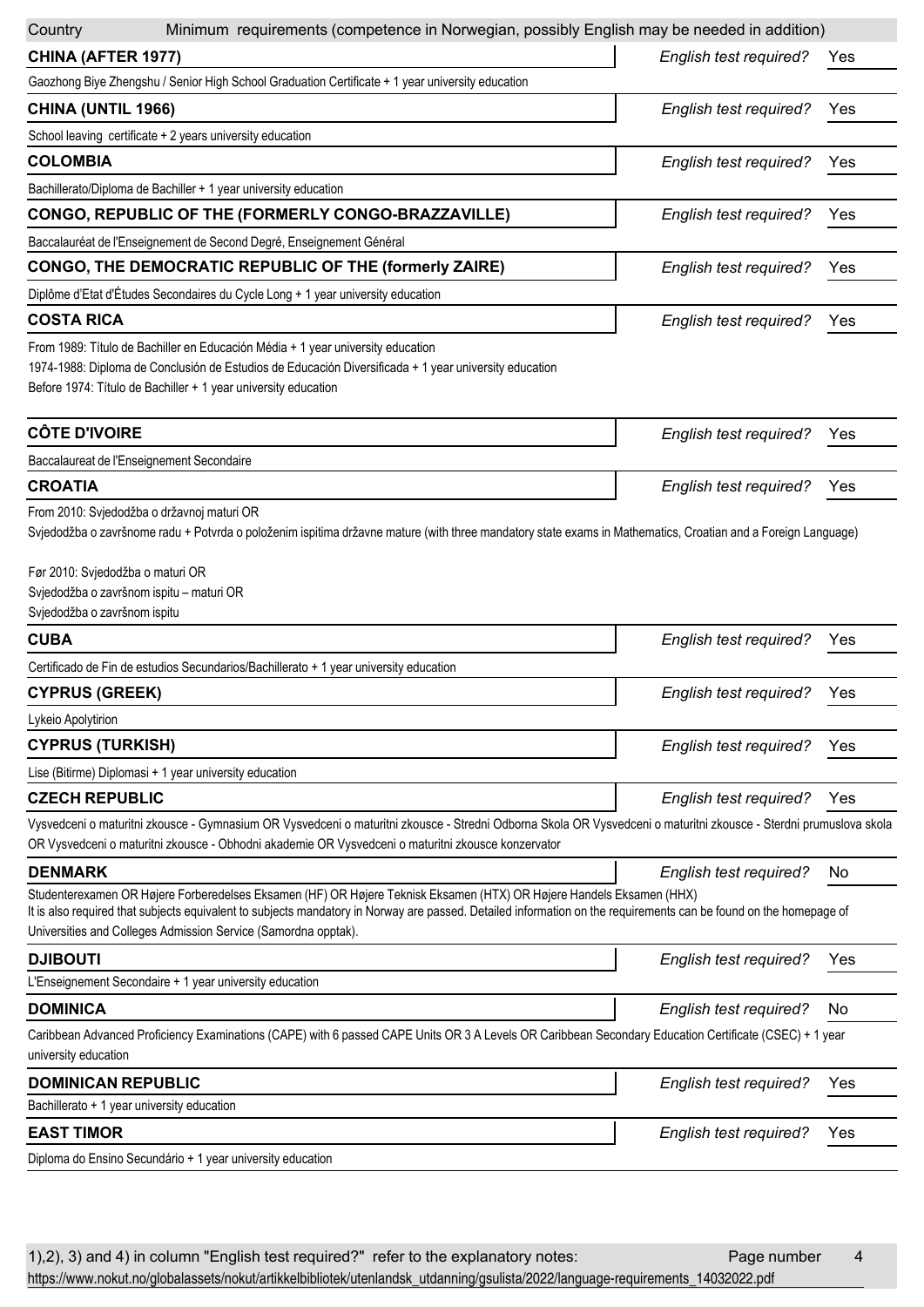| Country                                               | Minimum requirements (competence in Norwegian, possibly English may be needed in addition)                                                                                                                                                                                                                                                                                                                                                                                                                                        |                        |          |
|-------------------------------------------------------|-----------------------------------------------------------------------------------------------------------------------------------------------------------------------------------------------------------------------------------------------------------------------------------------------------------------------------------------------------------------------------------------------------------------------------------------------------------------------------------------------------------------------------------|------------------------|----------|
| <b>ECUADOR</b>                                        |                                                                                                                                                                                                                                                                                                                                                                                                                                                                                                                                   | English test required? | Yes      |
| Bachillerato + 1 year university education            |                                                                                                                                                                                                                                                                                                                                                                                                                                                                                                                                   |                        |          |
| <b>EGYPT</b>                                          |                                                                                                                                                                                                                                                                                                                                                                                                                                                                                                                                   | English test required? | Yes      |
|                                                       | Thanaweya A'ama (General Secondary School Certificate) + 1 year university education                                                                                                                                                                                                                                                                                                                                                                                                                                              |                        |          |
| <b>EL SALVADOR</b>                                    |                                                                                                                                                                                                                                                                                                                                                                                                                                                                                                                                   | English test required? | Yes      |
| Bachillerato + 1 year university education            |                                                                                                                                                                                                                                                                                                                                                                                                                                                                                                                                   |                        |          |
|                                                       | <b>ENGLAND, WALES AND NORTHERN IRELAND</b>                                                                                                                                                                                                                                                                                                                                                                                                                                                                                        | English test required? | No.      |
|                                                       | General Certificate of Secondary Education (GCSE) + General Certificate of Education (GCE) with at least 3 subjects at Advanced level (A-level) OR                                                                                                                                                                                                                                                                                                                                                                                |                        |          |
|                                                       | General Certificate of Secondary Education (GCSE) + Pre-U Diploma with 3 Principal subjects OR<br>General Certificate of Secondary Education (GCSE) + a combination of A-levels and Cambridge Pre-U Principal Subjects in 3 different subjects OR<br>General Certificate of Education (GCE), Ordinary Level + General Certificate of Education (GCE) with least 3 subjects at Advanced level (A-level)                                                                                                                            |                        |          |
| <b>ERITREA</b>                                        |                                                                                                                                                                                                                                                                                                                                                                                                                                                                                                                                   | English test required? | Yes      |
|                                                       | Eritrean Secondary Education Certificate (ESEC) with passes in at least 5 subjects including mathematic and English + 1 year university education                                                                                                                                                                                                                                                                                                                                                                                 |                        |          |
| <b>ESTONIA</b>                                        |                                                                                                                                                                                                                                                                                                                                                                                                                                                                                                                                   | English test required? | Yes $1)$ |
|                                                       | From 2014: Gümnaasiumi lõputunnistus OR Lõputunnistus kutsekeskhariduse omandamise kohta, both in combination with Riigieksamitunnistus (3 exams or 2 exams and                                                                                                                                                                                                                                                                                                                                                                   |                        |          |
| 1 international language test.)                       |                                                                                                                                                                                                                                                                                                                                                                                                                                                                                                                                   |                        |          |
|                                                       | From 1997-2013: Gümnaasiumi lõputunnistus OR Lõputunnistus kutsekeskhariduse omandamise kohta, both in combination with Riigieksamitunnistus (3 exams)                                                                                                                                                                                                                                                                                                                                                                            |                        |          |
|                                                       | Before 1997: Keskkooli lõputunnistus OR Diplom kutsekeskhariduse omandamise kohta                                                                                                                                                                                                                                                                                                                                                                                                                                                 |                        |          |
| <b>ESWATINI (Formerly SWAZILAND)</b>                  |                                                                                                                                                                                                                                                                                                                                                                                                                                                                                                                                   | English test required? | No       |
| med 3 A-levels                                        | Swaziland General Certificate of Secondary Education (SGCSE) + 1 year university education OR International General Certificate of Secondary Education (IGCSE) + 1<br>year university education OR Cambridge Overseas School Certificate (COSC) + 1 year university education OR Cambridge Overseas Higher School Certificate (COHSC)                                                                                                                                                                                             |                        |          |
| <b>ETHIOPIA</b>                                       |                                                                                                                                                                                                                                                                                                                                                                                                                                                                                                                                   | English test required? | Yes 2)   |
| EUEEC/EHEEQC/UEEC with passes in at least 4 subjects. | From 2013: Ethiopian University Entrance Examination Certificate (EUEEC) + 1 year university education OR<br>2012: University Entrance Examination Certificate (UEEC) + 1 1 year university education OR<br>2003 - 2011: Ethiopian Higher Education Entrance Qualification Certificate (EHEEQC) + 1 year university education OR<br>Up to and including 2002: Ethiopian School Leaving Certificate Examination (ESLCE) + 1 year university education<br>ESLC with passes in at least 5 subjects including mathematic and English. |                        |          |
| <b>FAROE ISLANDS</b>                                  |                                                                                                                                                                                                                                                                                                                                                                                                                                                                                                                                   | English test required? | No       |
| From 2016: Gymnasialt miðnámsprógv                    |                                                                                                                                                                                                                                                                                                                                                                                                                                                                                                                                   |                        |          |
| inden for fiskeri (HTX (from 2010)                    | Before 2016: Studentereksamen OR Højere handelseksamen (HHX) OR Højere teknisk eksamen (HTX) OR Højere forberedelseseksamen (HF) OR Højere eksamen                                                                                                                                                                                                                                                                                                                                                                                |                        |          |
| <b>FIJI</b>                                           |                                                                                                                                                                                                                                                                                                                                                                                                                                                                                                                                   | English test required? | No       |
|                                                       | Form VII Examination OR Foundation Year from University of the South Pacific                                                                                                                                                                                                                                                                                                                                                                                                                                                      |                        |          |
| <b>FINLAND</b>                                        |                                                                                                                                                                                                                                                                                                                                                                                                                                                                                                                                   | English test required? | No.      |
| Admission Service (Samordna opptak).                  | Avgångsbetyg från gymnasiet / Lukion päästötodistus in combination with Studentexamen / Ylioppilastutkintotodistus<br>For the diplomas Examensbetyg / Yrkesinriktad grundexamen / Tutkintotodistus/Ammatillinen perustutkinto, it is also required that subjects in Finnish / Swedish, History /<br>Social Studies, English, Mathematics and Sciences are passed. Detailed information on the requirements can be found on the homepage of Universities and Colleges                                                              |                        |          |
| <b>FRANCE</b>                                         |                                                                                                                                                                                                                                                                                                                                                                                                                                                                                                                                   | English test required? | Yes 1)   |
|                                                       | From 1995: Diplôme de Baccalauréat Général, Diplôme de Baccalauréat Technnologique OR Diplôme de Baccalauréat Professionnel.<br>1986-1994: Diplôme de Baccalauréat de l'Enseignement du Second Degré OR Diplôme de Baccalauréat Technnologique.<br>Before 1986: Diplôme de Bachelier de l'Enseignement du Second Degré                                                                                                                                                                                                            |                        |          |
| <b>GABON</b>                                          |                                                                                                                                                                                                                                                                                                                                                                                                                                                                                                                                   | English test required? | Yes      |
|                                                       | Diplôme de Bachelier de l' Enseignement de Second Degré + 1 year university education                                                                                                                                                                                                                                                                                                                                                                                                                                             |                        |          |
| <b>GAMBIA</b>                                         |                                                                                                                                                                                                                                                                                                                                                                                                                                                                                                                                   | English test required? | No       |
|                                                       | West African Examinations Council, Senior School Certificate in at least 5 subjects where English, Mathematics and Science must be passed + 1 year university education<br>OR West African Examinations Council School Certificate GCE O-level + West African Examinations Council Higher School Certificate GCE A-level with 3 A-levels OR<br>West African Examinations Council School Certificate GCE O-level + 1 year university education                                                                                     |                        |          |

| 1),2), 3) and 4) in column "English test required?" refer to the explanatory notes:                                             | Page number | -5 |
|---------------------------------------------------------------------------------------------------------------------------------|-------------|----|
| https://www.nokut.no/globalassets/nokut/artikkelbibliotek/utenlandsk_utdanning/gsulista/2022/language-requirements_14032022.pdf |             |    |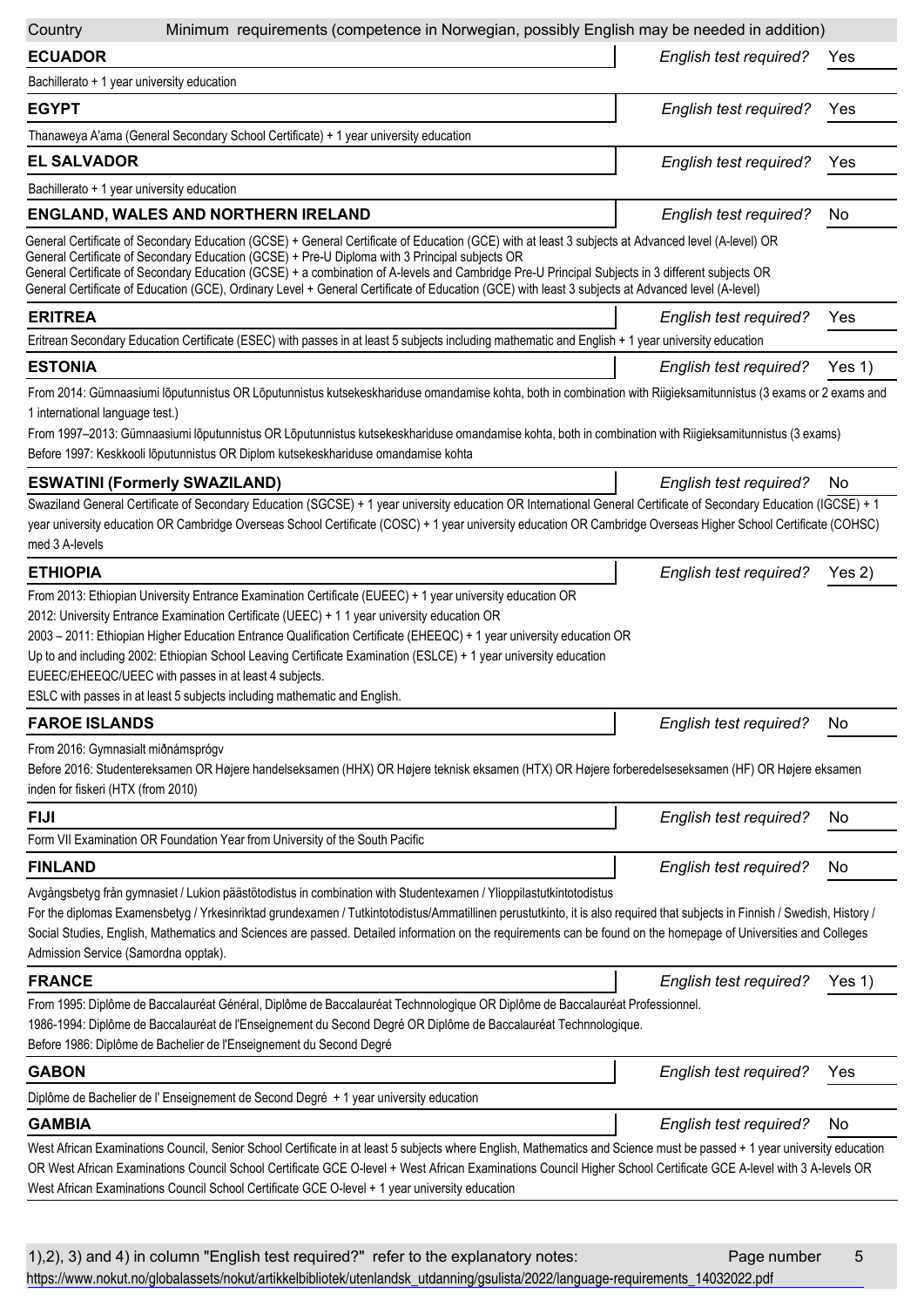| Minimum requirements (competence in Norwegian, possibly English may be needed in addition)<br>Country                                                                                                                                                                                                                                                                                                                                                                                                                                                                                                                                                                                                                                  |                               |          |
|----------------------------------------------------------------------------------------------------------------------------------------------------------------------------------------------------------------------------------------------------------------------------------------------------------------------------------------------------------------------------------------------------------------------------------------------------------------------------------------------------------------------------------------------------------------------------------------------------------------------------------------------------------------------------------------------------------------------------------------|-------------------------------|----------|
| <b>GAZA AND THE WEST BANK: SEE PALESTINE</b>                                                                                                                                                                                                                                                                                                                                                                                                                                                                                                                                                                                                                                                                                           | <b>English test required?</b> | Yes      |
| <b>GEORGIA</b>                                                                                                                                                                                                                                                                                                                                                                                                                                                                                                                                                                                                                                                                                                                         | English test required?        | Yes      |
| From 2009:<br>Sruli zogadi ganatlebis atestati / General Education Diploma + 1 year university education OR<br>Until 2009:<br>Sashualo ganatlebis atestati + 1 year university education                                                                                                                                                                                                                                                                                                                                                                                                                                                                                                                                               |                               |          |
| <b>GERMANY</b>                                                                                                                                                                                                                                                                                                                                                                                                                                                                                                                                                                                                                                                                                                                         | <b>English test required?</b> | Yes 1)   |
| Abitur / Allgemeine Hochschulreife                                                                                                                                                                                                                                                                                                                                                                                                                                                                                                                                                                                                                                                                                                     |                               |          |
| <b>GHANA</b>                                                                                                                                                                                                                                                                                                                                                                                                                                                                                                                                                                                                                                                                                                                           | English test required?        | No       |
| West African Senior School Certificate (from 2006) / West African Senior Secondary School Certificate (1993-2005) in at least 6 subjects where English, Mathematics and<br>Integrated Science ( before ca. 2000 Science) must be passed + 1 year university education OR<br>West African Examinations Council, General Certificate of Education, Ordinary level (O level) / School Certificate + 1 year university education OR<br>West African Examinations Council, General Certificate of Education, Ordinary level (O level) / School Certificate + West African Higher School Certificate GCE Advanced<br>level (A level) with 3 A levels<br>All diplomas / certificates must be issued by The West African Examinations Council. |                               |          |
| <b>GREECE</b>                                                                                                                                                                                                                                                                                                                                                                                                                                                                                                                                                                                                                                                                                                                          | English test required?        | Yes      |
| Apolytirio Geniko Lykeio /AΠΟΛΥΤΗΡΙΟ ΓΕΝΙΚΟΥ ΛΥΚΕΙΟΥ (after 2007) OR Apolytirio Epaggelmatikou Lykeiou / ΑΠΟΛΥΤΗΡΙΟ ΕΠΑΓΓΕΛΜΑΤΙΚΟΥ ΛΥΚΕΙΟΥ OR<br>Apolytírio Enaíou Lykeio/ ANOAYTHPIO ENIAOY AYKEIOY (after 2000) OR Lykeio Apolytirion (before 2000)                                                                                                                                                                                                                                                                                                                                                                                                                                                                                  |                               |          |
| <b>GREENLAND</b>                                                                                                                                                                                                                                                                                                                                                                                                                                                                                                                                                                                                                                                                                                                       | <b>English test required?</b> | No       |
| Den gymnasiale uddannelse (GUX) OR Grønlands gymnasiale uddannelse (GU) OR Højere handelseksamen (HHX) OR Højere tekniske eksamen (HTX)                                                                                                                                                                                                                                                                                                                                                                                                                                                                                                                                                                                                |                               |          |
| <b>GRENADA</b>                                                                                                                                                                                                                                                                                                                                                                                                                                                                                                                                                                                                                                                                                                                         | English test required?        | No       |
| 3 GCE A Levels OR Caribbean Advanced Proficiency Examinations (CAPE) with 6 passed CAPE Units OR Caribbean Secondary Education Certificate (CSEC) + 1 year<br>university education                                                                                                                                                                                                                                                                                                                                                                                                                                                                                                                                                     |                               |          |
| <b>GUATEMALA</b>                                                                                                                                                                                                                                                                                                                                                                                                                                                                                                                                                                                                                                                                                                                       | English test required?        | Yes      |
| Bachillerato + 1 year university education                                                                                                                                                                                                                                                                                                                                                                                                                                                                                                                                                                                                                                                                                             |                               |          |
| <b>GUINEA</b>                                                                                                                                                                                                                                                                                                                                                                                                                                                                                                                                                                                                                                                                                                                          | English test required?        | Yes      |
| Baccalauréat Deuxieme Partie and from 2007: Baccalauréat Unique                                                                                                                                                                                                                                                                                                                                                                                                                                                                                                                                                                                                                                                                        |                               |          |
| <b>GUINEA-BISSAU</b>                                                                                                                                                                                                                                                                                                                                                                                                                                                                                                                                                                                                                                                                                                                   | <b>English test required?</b> | Yes      |
| From 2011: Certidão de Conclusão do 12 ano de Ensino Secundário + 1 year of higher education OR Certidão de técnico profissional + 1 year of higher<br>education. Untill 2010: Certidão - 11a Classe do Ensino Secundário + 2 years of higher education.                                                                                                                                                                                                                                                                                                                                                                                                                                                                               |                               |          |
| <b>GUYANA</b>                                                                                                                                                                                                                                                                                                                                                                                                                                                                                                                                                                                                                                                                                                                          | English test required?        | No       |
| 3 GCE A Levels OR Caribbean Advanced Proficiency Examinations (CAPE) with 6 passed CAPE Units OR Caribbean Secondary Education Certificate (CSEC) + 1 year<br>university education                                                                                                                                                                                                                                                                                                                                                                                                                                                                                                                                                     |                               |          |
| <b>HAITI</b>                                                                                                                                                                                                                                                                                                                                                                                                                                                                                                                                                                                                                                                                                                                           | English test required?        | Yes      |
| Baccalauréat II (Philosophie) / Certificat de Fin d'Etudes, Secondaires Classiques (Première and Deuxième Partie) and Diplôme d'Etudes Secondaires (Première and<br>Deuxième Partie (traditional system) OR Baccalauréat / Diplôme d'Enseignement Secondaire (reform system)                                                                                                                                                                                                                                                                                                                                                                                                                                                           |                               |          |
| <b>HONDURAS</b>                                                                                                                                                                                                                                                                                                                                                                                                                                                                                                                                                                                                                                                                                                                        | English test required?        | Yes      |
| Bachillerato + 1 year university education                                                                                                                                                                                                                                                                                                                                                                                                                                                                                                                                                                                                                                                                                             |                               |          |
| <b>HONG KONG (Before 2012)</b>                                                                                                                                                                                                                                                                                                                                                                                                                                                                                                                                                                                                                                                                                                         | English test required?        | Yes 3)   |
| Hong Kong Advanced Level Examination with 3 GCE A-levels                                                                                                                                                                                                                                                                                                                                                                                                                                                                                                                                                                                                                                                                               |                               |          |
| <b>HONG KONG (from 2012)</b>                                                                                                                                                                                                                                                                                                                                                                                                                                                                                                                                                                                                                                                                                                           | English test required?        | Yes      |
| Hong Kong Diploma of Secondary Education (HKDSE) + 1 year university education                                                                                                                                                                                                                                                                                                                                                                                                                                                                                                                                                                                                                                                         |                               |          |
| <b>HUNGARY</b>                                                                                                                                                                                                                                                                                                                                                                                                                                                                                                                                                                                                                                                                                                                         | English test required?        | Yes $1)$ |
| Gimnáziumi érettségi bizonyítvány OR Szakközépiskolai érettségi bizonyítvány OR Szakközépiskolai érettségi-képesítő bizonyítvány OR Technikus érettségi-képesítő<br>bizonyítvány                                                                                                                                                                                                                                                                                                                                                                                                                                                                                                                                                       |                               |          |
| <b>ICELAND</b>                                                                                                                                                                                                                                                                                                                                                                                                                                                                                                                                                                                                                                                                                                                         | English test required?        | No       |
| Stúdentspróf OR A 3-year vocational qualification at level 3/3. Prep and in addition requirements for a certain number of hours in the following subjects: Icelandic,<br>English, history, social studies, mathematics and science. All subjects must be passed. Detailed information about the subject requirements can be found on the website<br>of Samordna opptak.                                                                                                                                                                                                                                                                                                                                                                |                               |          |
| 1),2), 3) and 4) in column "English test required?" refer to the explanatory notes:                                                                                                                                                                                                                                                                                                                                                                                                                                                                                                                                                                                                                                                    | Page number                   | 6        |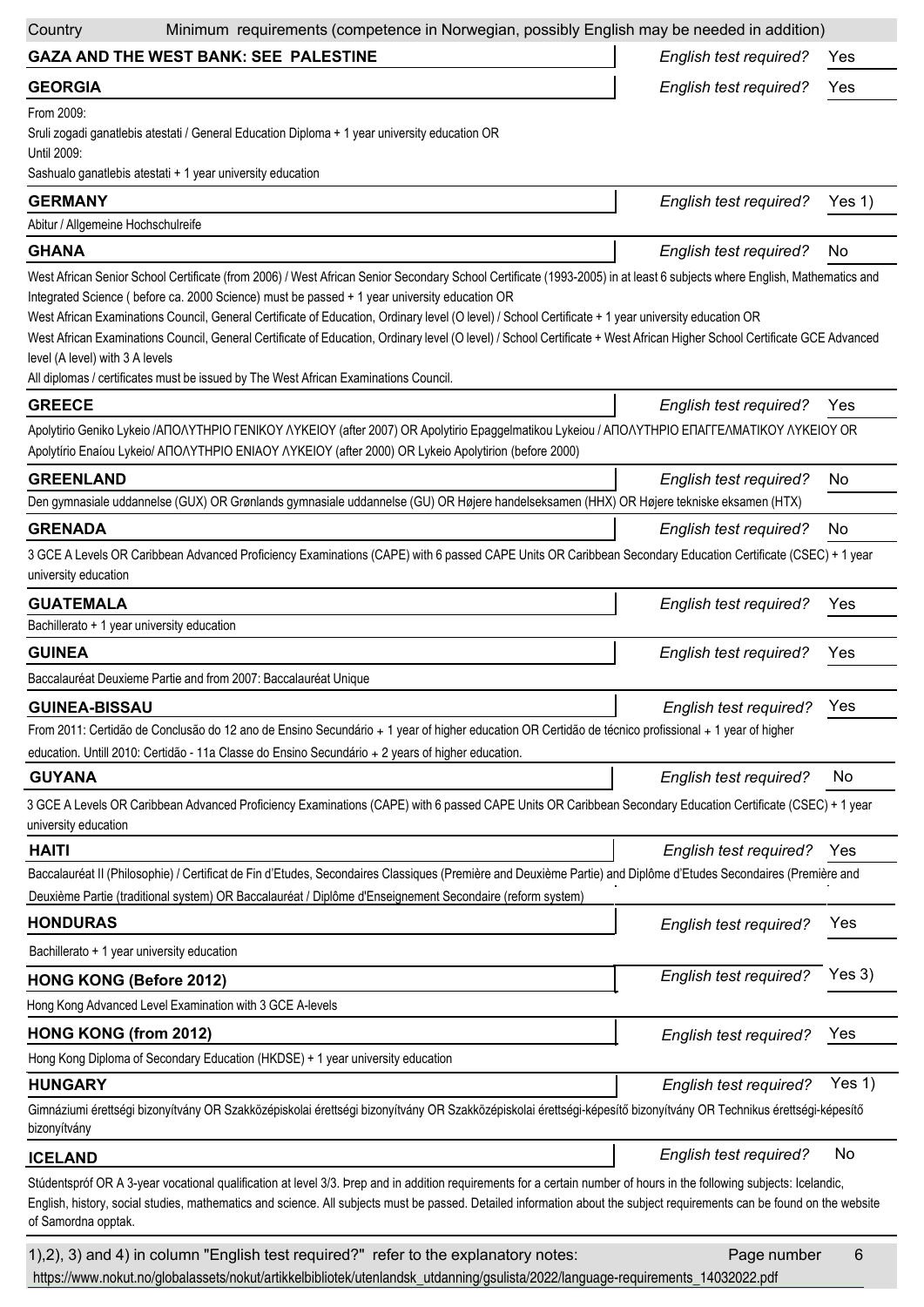**Country** 

Minimum requirements (competence in Norwegian, possibly English may be needed in addition)

**INDIA**

*English test required?* Yes

All India Senior School Certificate (Standard 12) issued by CBSE + 1 year university education OR Indian School Certificate (ISC Standard 12) issued by CISCE + 1 year university education OR Higher Secondary Certificate issued by State Secondary School Boards + 1 year university education OR Pre-University Examination Certificate + 1 year university education OR Intermediate Examination Certificate + 1 year university education

| <b>INDONESIA</b>                                                                                                                                                                                                                                                                                                                                                      | English test required? | Yes. |
|-----------------------------------------------------------------------------------------------------------------------------------------------------------------------------------------------------------------------------------------------------------------------------------------------------------------------------------------------------------------------|------------------------|------|
| From 2004: Ijazah Sekolah Menengah Atas (Ijazah SMA)/ Madrasah Aliyah + 1 year university education OR                                                                                                                                                                                                                                                                |                        |      |
| 1997-2003: Surat Tanda Tamat Belajar Sekolah Menengah Umum (SMU) + 1 year university education OR                                                                                                                                                                                                                                                                     |                        |      |
| 1987-1996: Surat Tanda Tamat Belajar Sekolah Menengah Umum Tingat Atas (STTB SMA) + 1 year university education                                                                                                                                                                                                                                                       |                        |      |
| <b>INTERNATIONAL QUAL: CAPE</b>                                                                                                                                                                                                                                                                                                                                       | English test required? | No.  |
| Caribbean Examinations Council's (CXC) Caribbean Advanced Proficiency Examinations (CAPE) with 6 passed CAPE Units                                                                                                                                                                                                                                                    |                        |      |
| CXC-examinations are offered in: Anguilla, Antigua and Barbuda, Barbados, Belize, British Virgin Islands, Cayman Islands, Dominica, Grenada, Guyana, Jamaica,<br>Montserrat, Saint Kitts and Nevis, Saint Lucia, St. Vincent and the Grenadines, Trinidad and Tobago, Turks and Caicos Islands. (Countries with own entry in the GSU-list<br>are written in cursive.) |                        |      |

These countries can have other secondary school qualifications than CAPE. The GSU-requirements for those can be found under the country's own entry. The list over these qualifications is not exhaustive.

| <b>INTERNATIONAL QUAL.: CAMBRIDGE AICE</b>                                                                                                                                                                                                                                                                                                                                                                   | English test required?        | No     |
|--------------------------------------------------------------------------------------------------------------------------------------------------------------------------------------------------------------------------------------------------------------------------------------------------------------------------------------------------------------------------------------------------------------|-------------------------------|--------|
| Cambridge Advanced International Certificate of Education (AICE) with at least 3 A Levels                                                                                                                                                                                                                                                                                                                    |                               |        |
| <b>INTERNATIONAL QUAL.: EUROPEAN BACCALAUREATE (EB)</b>                                                                                                                                                                                                                                                                                                                                                      | English test required?        | Yes 4) |
| European Baccalaureate Diploma                                                                                                                                                                                                                                                                                                                                                                               |                               |        |
| INTERNATIONAL QUAL.: INTERNATIONAL ADVANCED LEVEL                                                                                                                                                                                                                                                                                                                                                            | English test required?        | No     |
| International General Certificate of Secondary Education and International Advanced Level with at least 3 A Levels (Provided by Cambridge International Examinations and<br>Edexcel)                                                                                                                                                                                                                         |                               |        |
| INTERNATIONAL QUAL.: INTERNATIONAL BACCALAUREATE (IB)                                                                                                                                                                                                                                                                                                                                                        | English test required?        |        |
| IB Diploma OR<br>IB-Certificate / IB Diploma Programme Course Results with<br>passed 3 subjects at standard level and 3 subjects at higher level or passed 2 subjects at standard level and 4 subjects at higher level<br>at least 20 points including any points for Theory of Knowledge and<br><b>Extended Essay</b><br>grade 3 or better in all subjects<br>passed Theory of Knowledge and Extended Essay |                               |        |
| Creativity, Action and Service (CAS) must be "fully satisified"                                                                                                                                                                                                                                                                                                                                              |                               |        |
| <b>IRAN</b>                                                                                                                                                                                                                                                                                                                                                                                                  | English test required?        | Yes    |
| From 2019: 3-year High School Diploma/Secondary School Diploma + 1 year university education OR<br>1992-2019: 3-year High School Diploma/Secondary School Diploma + Pre-University Diploma + 1 year university education OR 1977-<br>1992: 4-year High School Diploma/Secondary School Diploma + 1 year university education                                                                                 |                               |        |
| <b>IRAQ</b>                                                                                                                                                                                                                                                                                                                                                                                                  | English test required?        | Yes    |
| Secondary School Certificate (Baccalauréat examination) / Certificate (Baccalauréat examination) / Preparatory Baccalauréat / Sixth Form Baccalauréat (Adadiyah) + 1<br>year university education                                                                                                                                                                                                            |                               |        |
| <b>IRELAND</b>                                                                                                                                                                                                                                                                                                                                                                                               | <b>English test required?</b> | No     |
| Leaving Certificate, examination in at least 6 subjects where at least 2 subjects are on Higher Level                                                                                                                                                                                                                                                                                                        |                               |        |
| <b>ISRAEL</b>                                                                                                                                                                                                                                                                                                                                                                                                | English test required?        | Yes    |
| <b>Bagrut</b>                                                                                                                                                                                                                                                                                                                                                                                                |                               |        |
| <b>ITALY</b>                                                                                                                                                                                                                                                                                                                                                                                                 | English test required?        | Yes    |
| Diploma dell' esame di Stato conclusivo dei corsi di istruzione secondaria superiore (since 1999) OR Diploma di maturità (until 1998, classica, scientifica,<br>linguistica, tehnica, professionale and 5-year magistrale)                                                                                                                                                                                   |                               |        |
| <b>JAMAICA</b>                                                                                                                                                                                                                                                                                                                                                                                               | <b>English test required?</b> | No     |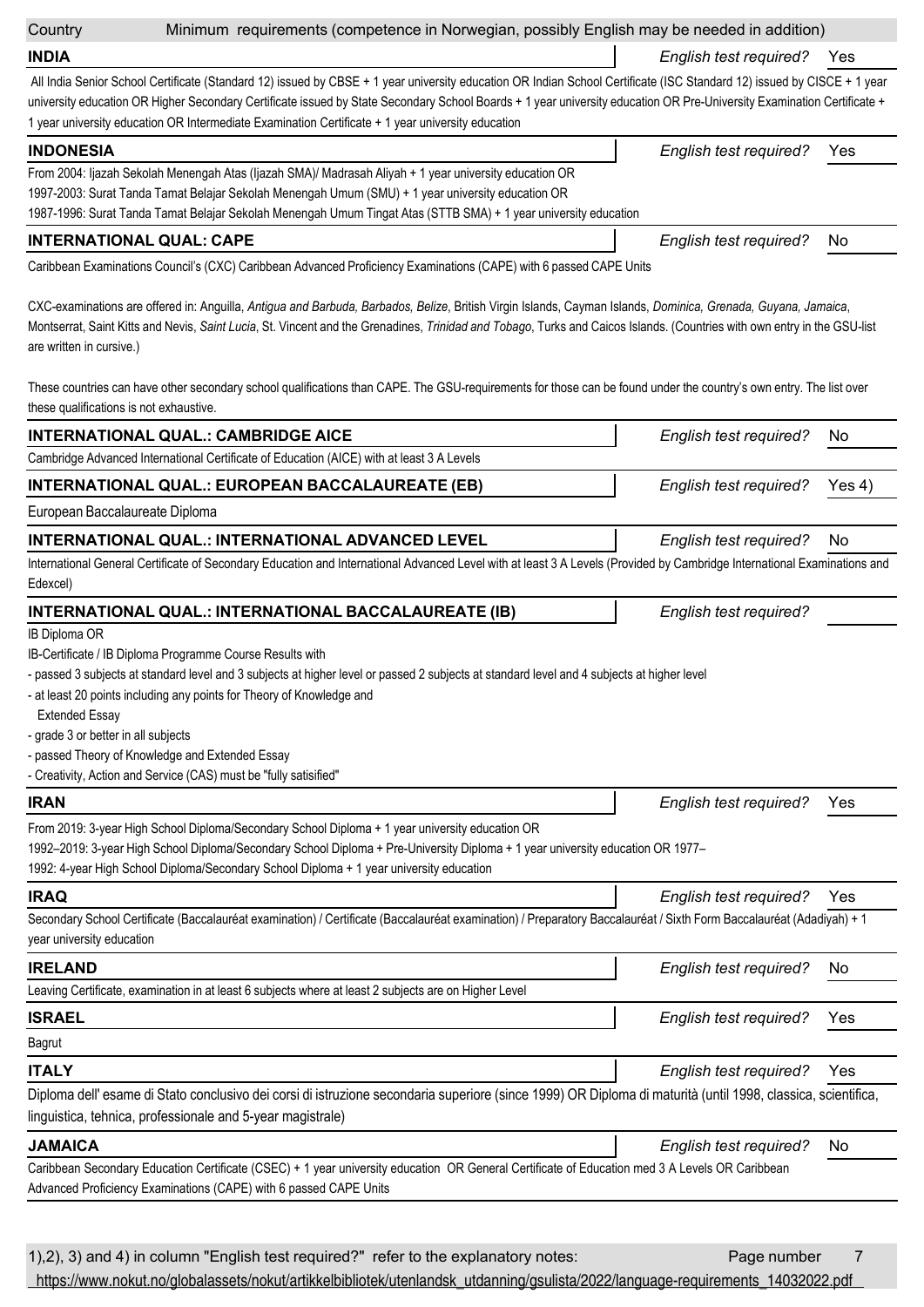| Country                                                                                                                                                                         | Minimum requirements (competence in Norwegian, possibly English may be needed in addition)                                                                                                                                                                                                                                                                                                                                                                                                                |        |
|---------------------------------------------------------------------------------------------------------------------------------------------------------------------------------|-----------------------------------------------------------------------------------------------------------------------------------------------------------------------------------------------------------------------------------------------------------------------------------------------------------------------------------------------------------------------------------------------------------------------------------------------------------------------------------------------------------|--------|
| <b>JAPAN</b>                                                                                                                                                                    | English test required?                                                                                                                                                                                                                                                                                                                                                                                                                                                                                    | Yes    |
| Koto Gakko Sotsugyo sho (mei) sho / 高等学校卒業証書 + 1 year university education                                                                                                      |                                                                                                                                                                                                                                                                                                                                                                                                                                                                                                           |        |
| <b>JORDAN</b>                                                                                                                                                                   | English test required?                                                                                                                                                                                                                                                                                                                                                                                                                                                                                    | Yes    |
| Tawjihi (General Secondary Education Certificate) + 1 year university education                                                                                                 |                                                                                                                                                                                                                                                                                                                                                                                                                                                                                                           |        |
| <b>KAZAKHSTAN</b>                                                                                                                                                               | English test required?                                                                                                                                                                                                                                                                                                                                                                                                                                                                                    | Yes    |
| Svidetelstvo o Srednem Obrazovanii + 1 year university education OR Orta Bilim Turaly Attestat + 1 year university education                                                    |                                                                                                                                                                                                                                                                                                                                                                                                                                                                                                           |        |
| <b>KENYA</b>                                                                                                                                                                    | English test required?                                                                                                                                                                                                                                                                                                                                                                                                                                                                                    | No     |
| Higher School Certificate (COHSC) with 3 A-levels (until 1974)                                                                                                                  | Kenya Certificate of Secondary Education (KCSE) + 1 year university education OR Kenya Certificate of Education (KCE) in combination with Kenya Advanced Certificate<br>of Education (KACE) with 3 subjects at Principal level (1980-89) OR East African Advanced Certificate of Education with 3 A-levels (1974-1980) OR Cambridge Overseas                                                                                                                                                              |        |
| <b>KOSOVO</b>                                                                                                                                                                   | English test required?                                                                                                                                                                                                                                                                                                                                                                                                                                                                                    | Yes    |
| Diplomë mbi skhallen e pergatitjes profesionale                                                                                                                                 | From 2016 both Certificate e Matures Shtererore and in addition Diplomë për kryerjen e shkollës së mesme të lartë-gjimnazit are required / Diplomë për kryerjen e<br>shkollës së mesme të lartë-profesionale From 2008-2015: Diplomë për kryerjen e shkollës së mesme të lartë-gjimnazit OR Diplomë për kryerjen e shkollës së mesme të<br>lartë-profesionale Before 2008: Diplomë për kryerjen e shkollës së mesme të përgjithshme-gjimnazin OR Diplomë për kryerjen e shkollës së mesme profesionale OR |        |
| <b>KUWAIT</b>                                                                                                                                                                   | English test required?                                                                                                                                                                                                                                                                                                                                                                                                                                                                                    | Yes    |
| Shahadat-al-thanawia-al-a'ama (General Secondary School Certificate) + 1 year university education                                                                              |                                                                                                                                                                                                                                                                                                                                                                                                                                                                                                           |        |
| <b>KYRGYZSTAN</b>                                                                                                                                                               | English test required?                                                                                                                                                                                                                                                                                                                                                                                                                                                                                    | Yes    |
| Orto bilim zonundo attestat $+1$ year university education                                                                                                                      |                                                                                                                                                                                                                                                                                                                                                                                                                                                                                                           |        |
| <b>LAOS</b>                                                                                                                                                                     | English test required?                                                                                                                                                                                                                                                                                                                                                                                                                                                                                    | Yes    |
| Baccalauréat + 2 years university education                                                                                                                                     |                                                                                                                                                                                                                                                                                                                                                                                                                                                                                                           |        |
| <b>LATVIA</b>                                                                                                                                                                   | English test required?                                                                                                                                                                                                                                                                                                                                                                                                                                                                                    | Yes 1) |
| After 2000: Atestāts par vispārējo vidējo izglītību OR Diploms par profesionālo vidējo izglītību OR                                                                             |                                                                                                                                                                                                                                                                                                                                                                                                                                                                                                           |        |
| Before 2000: Atestāts par vidējo izglītību ELLER Diploms par vidējo arodizglītību (legustot vispārējo vidējo izglītību)                                                         |                                                                                                                                                                                                                                                                                                                                                                                                                                                                                                           |        |
| <b>LEBANON</b>                                                                                                                                                                  | English test required?                                                                                                                                                                                                                                                                                                                                                                                                                                                                                    | Yes    |
| education                                                                                                                                                                       | Baccalauréat Libanais Général + 1 year university education OR Baccalauréat Libanais II + 1 year university education OR Baccalauréat Technique + 1 year university                                                                                                                                                                                                                                                                                                                                       |        |
| <b>LESOTHO</b>                                                                                                                                                                  | <b>English test required?</b>                                                                                                                                                                                                                                                                                                                                                                                                                                                                             | No     |
| Cambridge Overseas School Certificate (COSC) + 1 year university education                                                                                                      |                                                                                                                                                                                                                                                                                                                                                                                                                                                                                                           |        |
| <b>LIBERIA</b>                                                                                                                                                                  | English test required?                                                                                                                                                                                                                                                                                                                                                                                                                                                                                    | Yes 2) |
| education. SSC/SHSC must be awarded by the West African Examination Council.                                                                                                    | Senior School Certificate (SSC) / Senior High School Certificate (SHSC) in at least 6 subjects where English, Mathematics and Science must be passed + 1 year university                                                                                                                                                                                                                                                                                                                                  |        |
| <b>LIBYA</b>                                                                                                                                                                    | English test required?                                                                                                                                                                                                                                                                                                                                                                                                                                                                                    | Yes    |
| General Secondary Certificate + 1 year university education                                                                                                                     |                                                                                                                                                                                                                                                                                                                                                                                                                                                                                                           |        |
| <b>LIECHTENSTEIN</b>                                                                                                                                                            | English test required?                                                                                                                                                                                                                                                                                                                                                                                                                                                                                    | Yes    |
| Matura type B OR Matura type E up to 2004 OR Maturität from 2005 OR Berufsmaturität from 2001                                                                                   |                                                                                                                                                                                                                                                                                                                                                                                                                                                                                                           |        |
| <b>LITHUANIA</b>                                                                                                                                                                | English test required?                                                                                                                                                                                                                                                                                                                                                                                                                                                                                    | Yes 1) |
| Brandos Atestatas                                                                                                                                                               |                                                                                                                                                                                                                                                                                                                                                                                                                                                                                                           |        |
| <b>LUXEMBOURG</b>                                                                                                                                                               | English test required?                                                                                                                                                                                                                                                                                                                                                                                                                                                                                    | Yes    |
| Certificat / Diplôme de Fin d'Etudes Secondaires OR Diplôme de Fin d'Etudes Secondaires Techniques                                                                              |                                                                                                                                                                                                                                                                                                                                                                                                                                                                                                           |        |
| <b>MACAO</b>                                                                                                                                                                    | English test required?                                                                                                                                                                                                                                                                                                                                                                                                                                                                                    | Yes    |
| 高中畢業證書 / Senior Secondary Graduation Certificate / Certificado de Ensino Secundário Complementar                                                                                |                                                                                                                                                                                                                                                                                                                                                                                                                                                                                                           |        |
| <b>MADAGASCAR</b>                                                                                                                                                               | English test required?                                                                                                                                                                                                                                                                                                                                                                                                                                                                                    | Yes    |
| Baccalauréat de l'Enseignement Secondaire + 1 year university education OR Bachelier de l'Enseignement Secondaire + 1 year university education                                 |                                                                                                                                                                                                                                                                                                                                                                                                                                                                                                           |        |
| <b>MALAWI</b>                                                                                                                                                                   | English test required?                                                                                                                                                                                                                                                                                                                                                                                                                                                                                    | No     |
| From 1989: Malawi School Certificate of Education (MSCE) + 1 1 year university education OR<br>Before 1989: Malawi Certificate of Education (MCE) + 1 year university education |                                                                                                                                                                                                                                                                                                                                                                                                                                                                                                           |        |
| 1), 2), 3) and 4) in column "English test required?" refer to the explanatory notes:                                                                                            | Page number                                                                                                                                                                                                                                                                                                                                                                                                                                                                                               | 8      |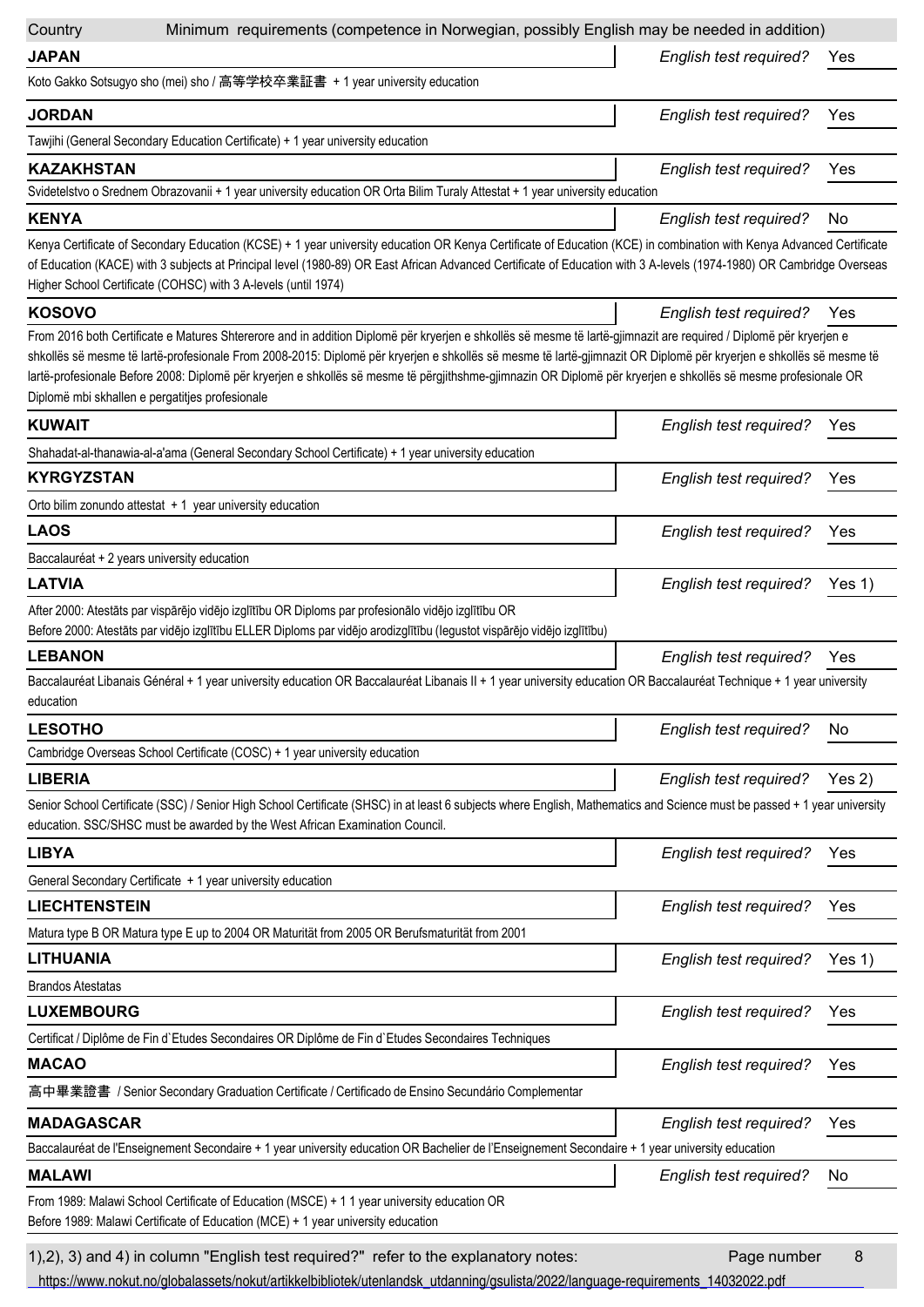| Country                           | Minimum requirements (competence in Norwegian, possibly English may be needed in addition)                                                                                                                                                                                                                                                                                                                                                                                                                                           |                               |             |
|-----------------------------------|--------------------------------------------------------------------------------------------------------------------------------------------------------------------------------------------------------------------------------------------------------------------------------------------------------------------------------------------------------------------------------------------------------------------------------------------------------------------------------------------------------------------------------------|-------------------------------|-------------|
| <b>MALAYSIA</b>                   |                                                                                                                                                                                                                                                                                                                                                                                                                                                                                                                                      | English test required?        | Yes         |
|                                   | Sijil Pelaiaran Malaysia (SPM) and Sijil Tinggi Persekolahan Malaysia (STPM) in 4 subjects OR Sijil Pelaiaran Malaysia (SPM) and Matriculation Certificate (Matrikulasi)<br>with minimum PNGK 2 / CGPA 2 /Grade C. Students with Sijil Pelaiaran Malaysia (SPM) in combination with a post-secondary diploma qualification can be assessed<br>individually for the Higher Education Entrance Qualification.                                                                                                                          |                               |             |
| <b>MALI</b>                       |                                                                                                                                                                                                                                                                                                                                                                                                                                                                                                                                      | English test required?        | Yes         |
|                                   | Baccalauréat Malien - 2ème Partie Option Malienne + 1 year university education                                                                                                                                                                                                                                                                                                                                                                                                                                                      |                               |             |
| <b>MALTA</b>                      |                                                                                                                                                                                                                                                                                                                                                                                                                                                                                                                                      | English test required?        | No.         |
| Examinations with minimum 3 exams | From 1997: Matriculation Certificate Before 1997: The Advanced Matriculation Examination with minimum 2 exams at Advanced Level OR GCE Advanced Level                                                                                                                                                                                                                                                                                                                                                                                |                               |             |
| <b>MAURITANIA</b>                 |                                                                                                                                                                                                                                                                                                                                                                                                                                                                                                                                      | <b>English test required?</b> | Yes         |
|                                   | Baccalauréat de l'Enseignement du Second Degré + 1 year university education                                                                                                                                                                                                                                                                                                                                                                                                                                                         |                               |             |
| <b>MAURITIUS</b>                  |                                                                                                                                                                                                                                                                                                                                                                                                                                                                                                                                      | English test required?        | No.         |
|                                   | General Certificate of Education Advanced Level with 3 A-levels OR Cambridge Higher School Certificate with 3 A-levels                                                                                                                                                                                                                                                                                                                                                                                                               |                               |             |
| <b>MEXICO</b>                     |                                                                                                                                                                                                                                                                                                                                                                                                                                                                                                                                      | <b>English test required?</b> | Yes         |
|                                   | Certificado de Bachillerato + 1 year university education                                                                                                                                                                                                                                                                                                                                                                                                                                                                            |                               |             |
| <b>MOLDOVA</b>                    |                                                                                                                                                                                                                                                                                                                                                                                                                                                                                                                                      | English test required?        | Yes         |
|                                   | From 2002 Diploma de bacalaureat OR until 2001: Diploma de bacalaureat + 1 year university education OR Diploma de absolvire a invatamintului mediu general / Atestat<br>de Studii Medii de Cultură Generală + 1 year university education (NOTE! The preparatory year does not meet the requirement for 1 year university education.) OR Atestat<br>de Maturitate + 1 year university education                                                                                                                                     |                               |             |
| <b>MONACO</b>                     |                                                                                                                                                                                                                                                                                                                                                                                                                                                                                                                                      | English test required?        |             |
|                                   | The leaving certificate in upper secondary education in Monaco is either French diplomas of secondary education or International Baccalaureate (IB) diplomas. Please<br>refer to the educational requirements for France or International Baccalaureate in the list.                                                                                                                                                                                                                                                                 |                               |             |
| <b>MONGOLIA</b>                   |                                                                                                                                                                                                                                                                                                                                                                                                                                                                                                                                      | English test required?        | Yes         |
|                                   | From 2016: Бурэн дунд боловсролын унэмлэх (Buren Dund bolovsrolyn ünemlech) + 1 years university education OR earlier Dund bolovsrolyn ünemlech / Buren Dund<br>bolovsrolyn ünemlech + 2 years university education                                                                                                                                                                                                                                                                                                                  |                               |             |
| <b>MONTENEGRO</b>                 |                                                                                                                                                                                                                                                                                                                                                                                                                                                                                                                                      | <b>English test required?</b> | Yes         |
|                                   | Diploma o polozenom maturskom ispitu / Diplome mbi dhenien e provimit te matures OR Diploma o Završenoj Srednjoj Školi OR Svjedocanstvo o stecenom stepenu<br>strucne spreme OR Potvrda stepena strucne spreme (only the four year qualifications give access to higher education)                                                                                                                                                                                                                                                   |                               |             |
| <b>MOROCCO</b>                    |                                                                                                                                                                                                                                                                                                                                                                                                                                                                                                                                      | English test required?        | Yes         |
|                                   | Attestation de baccalauréat + 1 year university education OR Baccalauréat de l'Enseignement Secondaire + 1 year university education OR Baccalauréat d'Enseignement<br>Technologique et Professionnel + 1 year university education                                                                                                                                                                                                                                                                                                  |                               |             |
| <b>MOZAMBIQUE</b>                 |                                                                                                                                                                                                                                                                                                                                                                                                                                                                                                                                      | English test required?        | Yes         |
|                                   | Certificado de Habilitações Literárias (Secondary School Leaving Certificate) + 1 year university education                                                                                                                                                                                                                                                                                                                                                                                                                          |                               |             |
| <b>MYANMAR (BURMA)</b>            |                                                                                                                                                                                                                                                                                                                                                                                                                                                                                                                                      | English test required?        | Yes         |
|                                   | Basic Education Standard X Examination / Matriculation Examination + 2 years university education                                                                                                                                                                                                                                                                                                                                                                                                                                    |                               |             |
| <b>NAMIBIA</b>                    |                                                                                                                                                                                                                                                                                                                                                                                                                                                                                                                                      | English test required?        | Yes $2/3$ ) |
|                                   | From 2007: Namibia Senior Secondary Certificate Ordinary level + 1 year university education OR Namibia Senior Secondary Certificate Ordinary level + Namibia Senior<br>Secondary Certificate Higher level with pass in 5 subjects at Higher level in 5 subjects with at least grade 3 OR<br>Before 2007: International General Certificate of Secondary Education + 1 year university education OR<br>Higher International General Certificate of Secondary Education with pass in 5 subjects at Higher level with at least grade 3 |                               |             |
| <b>NEPAL</b>                      |                                                                                                                                                                                                                                                                                                                                                                                                                                                                                                                                      | English test required?        | Yes         |
|                                   | From 2018: School Leaving Certificate Examination (SLCE) (grades XI and XII) + 1 year university education OR Proficiency Certificate Level Nursing Program + 1 year<br>university education OR Diploma / Intermediate in Science + 1 year university education                                                                                                                                                                                                                                                                      |                               |             |
|                                   | Until 2018: Higher Secondary Examination Board Certificate + 1 year university education OR Proficiency Certificate + 1 year university education OR<br>Diploma / Intermediate in Science + 1 year university education                                                                                                                                                                                                                                                                                                              |                               |             |
| <b>NETHERLANDS</b>                |                                                                                                                                                                                                                                                                                                                                                                                                                                                                                                                                      | English test required?        | Yes 1)      |
|                                   | Voorbereidend Wetenschappelijk Onderwijs (VWO) OR<br>Hoger Algemeen Voortgezet Onderwijs (HAVO) + 1 year Hoger Beroeps Onderwijs (HBO) OR<br>Middelbaar beroepsonderwijs, level 4 (MBO 4) +1 year Hoger Beroeps Onderwijs (HBO)                                                                                                                                                                                                                                                                                                      |                               |             |
|                                   | 1), 2), 3) and 4) in column "English test required?" refer to the explanatory notes:                                                                                                                                                                                                                                                                                                                                                                                                                                                 | Page number                   | 9           |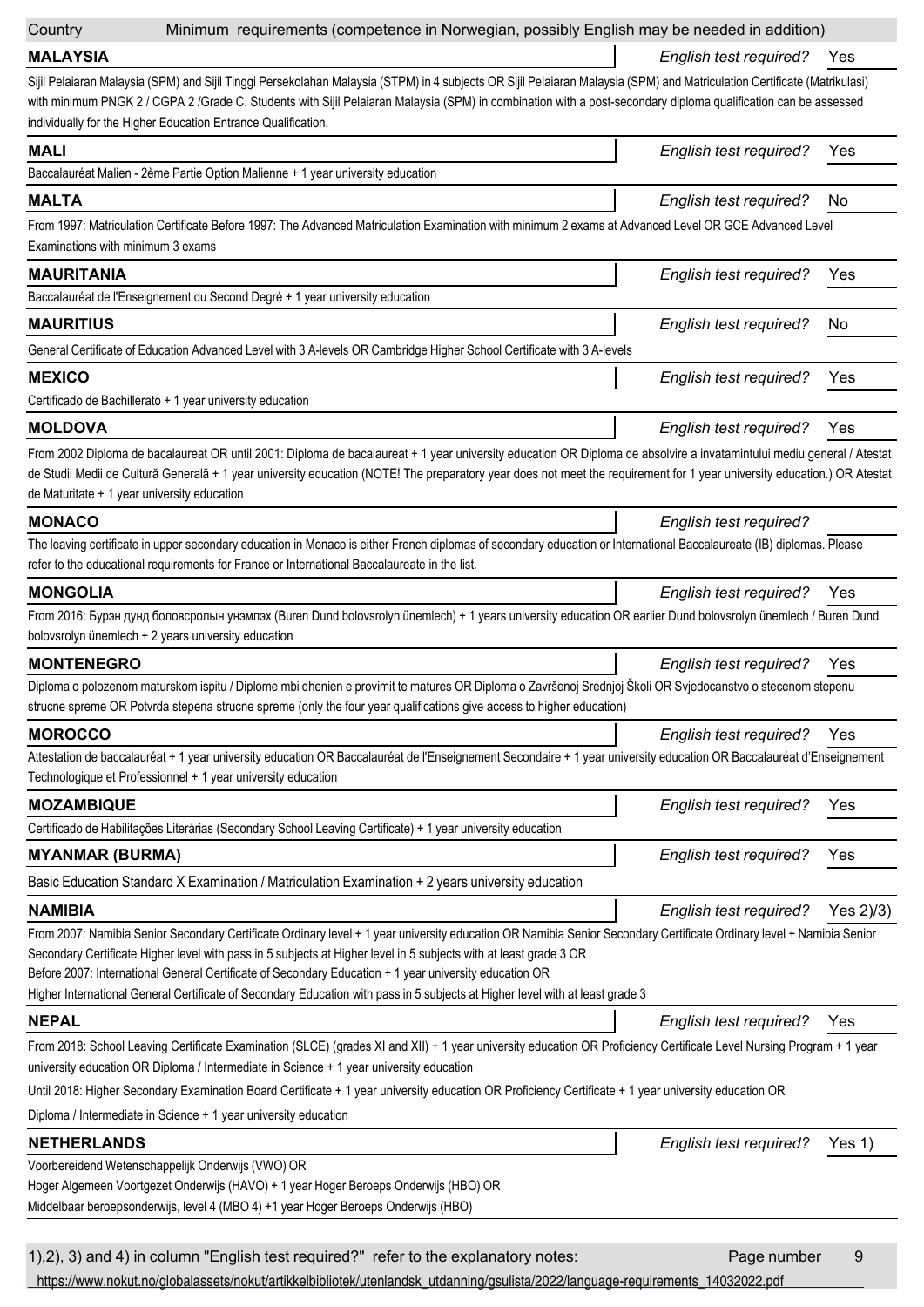| Country |  |
|---------|--|
|         |  |

## Minimum requirements (competence in Norwegian, possibly English may be needed in addition)

**NEW ZEALAND**

*English test required?* No

From 2004: National Certificate of Educational Achievement (NCEA), Level 3 with University Entrance OR from 1993 – 2003: New Zealand University Bursaries and Scholarships Examination (Year 13 / Form 7) with A, B or C in 3 subjects in addition to Higher School Certificate OR New Zealand Bursaries with A or B award OR before 1993: New Zealand University Bursaries Examination with a grade of A, B C or D in each of 4 subjects

| <b>NICARAGUA</b>                                                                                                                                                                                                                  | English test required? | Yes |
|-----------------------------------------------------------------------------------------------------------------------------------------------------------------------------------------------------------------------------------|------------------------|-----|
| Bachiller en Ciencias y Letras + 1 year university education                                                                                                                                                                      |                        |     |
| <b>NIGER</b>                                                                                                                                                                                                                      | English test required? | Yes |
| Diplôme de Bachelier de l'Enseignement du Second Degré                                                                                                                                                                            |                        |     |
| <b>NIGERIA</b>                                                                                                                                                                                                                    | English test required? | No. |
| $\bigcap$ . A set of the set of the set of the set of the set of the set of the set of the set of the set of the set of the set of the set of the set of the set of the set of the set of the set of the set of the set of the se |                        |     |

Senior School Certificate (awarded either by the West African Examinations Council or the National Examinations Council) in at least 6 subjects where English,

Mathematics and one subject in Science (either Biology, Chemistry or Physics) must be passed + 1 year university education OR

West African Senior School Certificate (awarded either by the West African Examinations Council in at least 6 subjects where English, Mathematics and one subject in Science (either Biology, Chemistry or Physics) must be passed + 1 year university education OR

West African Examinations Council, General Certificate of Education Ordinary Level (GCE O Level) + 1 year university education OR

West African Examinations Council, General Certificate of Education Ordinary (GCE O Level) + West African Examinations Council Higher, General Certificate of Education Advanced Level (GCE A level) with 3 A levels

| <b>NORTH KOREA</b>                                                               | English test required? | Yes |
|----------------------------------------------------------------------------------|------------------------|-----|
| Secondary School Leaving Certificate + 2 years university education              |                        |     |
| <b>NORTH MACEDONIA</b>                                                           | English test required? | Yes |
| Diploma (Svidetelstvo) za polozen zavrsen ispit za sredno strucno obrazovanie OR |                        |     |

Diploma za polozen zavrsen ispit za sredno umetecnicko obrazovanie OR

Diploma za polozen zavrsen ispit za gimnazijsko obrazovanie OR

Diplome per dhenien e promivit te fundit te gjimnazit OR

Svidetelstvo za polozen zavrsen ispit vo uciliste za sredno obrazovanie OR

Deftese per provimin e kryer te shkolles se mesme OR

Svidetelstvo za stepen na strucna podgotovka OR

Deftese per fazen e pergatitjes profesionale

Only the four year qualifications give access to higher education, the diploma name doesn't indicate this.

State exam is compulsory for admission to higher education from 2007. This must be documented with Diploma za polozena drzavna matura or Matura Shtetërore.

| <b>OMAN</b>                                                                                                                                                                                                                             | English test required?        | Yes        |
|-----------------------------------------------------------------------------------------------------------------------------------------------------------------------------------------------------------------------------------------|-------------------------------|------------|
| Thanawiya amma (Secondary School Leaving Certificate) + 1 year university education                                                                                                                                                     |                               |            |
| <b>PAKISTAN</b>                                                                                                                                                                                                                         | English test required?        | Yes        |
| Higher Secondary Certificate (HSC) + 1 year university education OR Intermediate Examination Certificate + 1 year university education                                                                                                  |                               |            |
| <b>PALESTINE</b>                                                                                                                                                                                                                        | English test required?        | Yes        |
| Shahadat Al-Thanaweya Al-'Aama ("Tawjiihi") in English: General Secondary Education Certificate (GCEC) + 1 year university education OR Certificate of General<br>Secondary Education Examination (CGSEE) + 1 year university education |                               |            |
| <b>PANAMA</b>                                                                                                                                                                                                                           | English test required?        | Yes        |
| Bachiller/Bachillerato + 1 year university education                                                                                                                                                                                    |                               |            |
| <b>PAPUA NEW GUINEA</b>                                                                                                                                                                                                                 | English test required?        | No.        |
| <b>Higher School Certificate</b>                                                                                                                                                                                                        |                               |            |
| <b>PARAGUAY</b>                                                                                                                                                                                                                         | <b>English test required?</b> | Yes        |
| Bachiller en Ciencias y Letras + 1 year university education                                                                                                                                                                            |                               |            |
| <b>PERU</b>                                                                                                                                                                                                                             | English test required?        | <b>Yes</b> |
| «Certificado Oficial de Estudios» de Educación Secundaria (with subjects and marks for the years 1, 2, 3, 4, 5) + 1 year university education OR Certificado de Educación<br>Secundaria Común Completa + 1 year university education    |                               |            |
| <b>PHILIPPINES</b>                                                                                                                                                                                                                      | English test required?        | Yes 2)     |
| From 2018 High School Diploma + 1 year university education in academic subjects OR Until 2018 High School Diploma + 2 years university education in academic<br>subjects                                                               |                               |            |
|                                                                                                                                                                                                                                         |                               |            |

1),2), 3) and 4) in column "English test required?" refer to the explanatory notes: Page number 10 [https://www.nokut.no/globalassets/nokut/artikkelbibliotek/utenlandsk\\_utdanning/gsulista/2022/language-requirements\\_14032022.pdf](https://www.nokut.no/globalassets/nokut/artikkelbibliotek/utenlandsk_utdanning/gsulista/2022/language-requirements_14032022.pdf)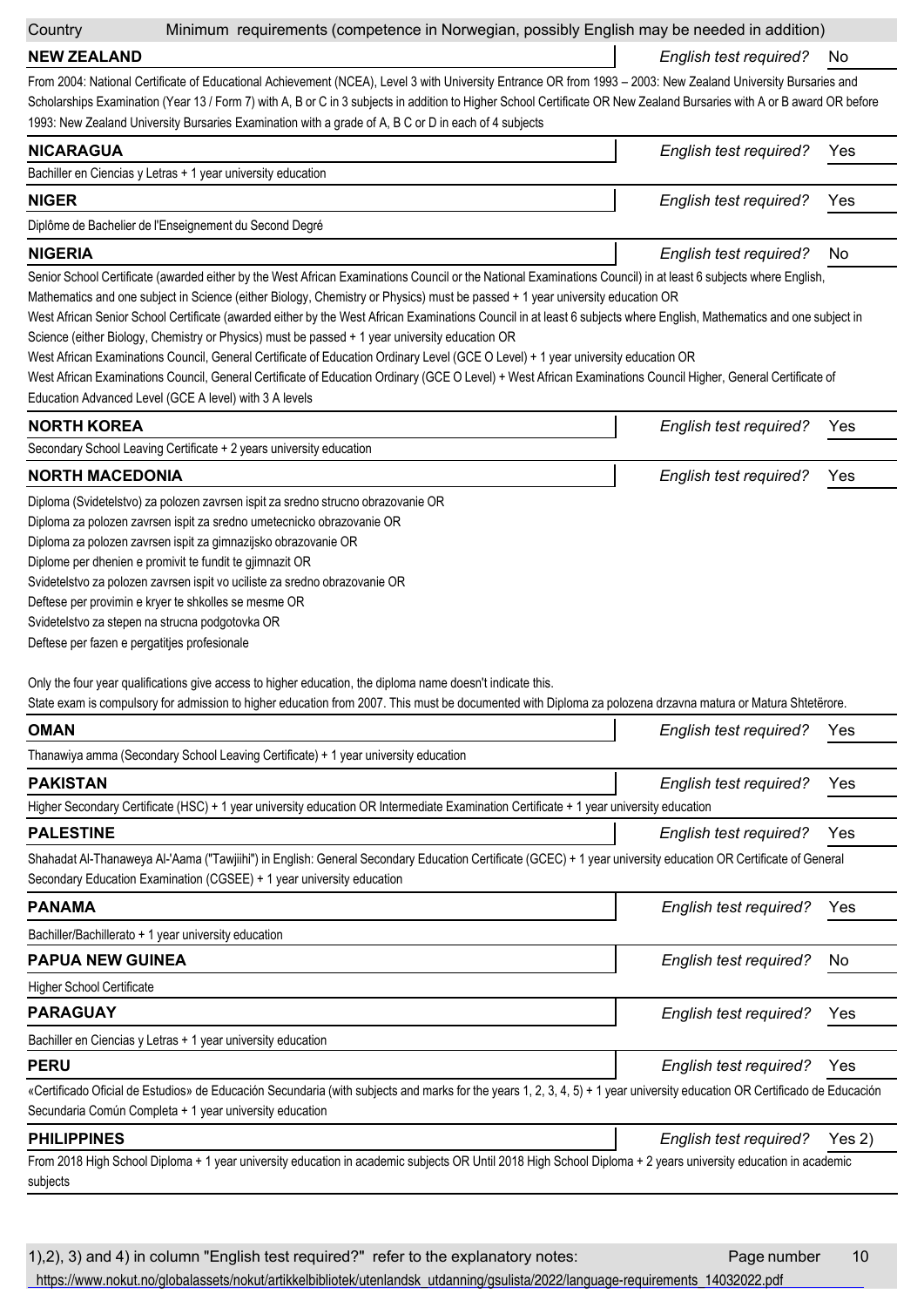| Country                                          | Minimum requirements (competence in Norwegian, possibly English may be needed in addition)                                                                                                                                                                                                                                                                                                                                                                                                                                                                                                                                                                                                                                                                                                                                                                                                                                      |                               |          |
|--------------------------------------------------|---------------------------------------------------------------------------------------------------------------------------------------------------------------------------------------------------------------------------------------------------------------------------------------------------------------------------------------------------------------------------------------------------------------------------------------------------------------------------------------------------------------------------------------------------------------------------------------------------------------------------------------------------------------------------------------------------------------------------------------------------------------------------------------------------------------------------------------------------------------------------------------------------------------------------------|-------------------------------|----------|
| <b>POLAND</b>                                    |                                                                                                                                                                                                                                                                                                                                                                                                                                                                                                                                                                                                                                                                                                                                                                                                                                                                                                                                 | English test required?        | Yes $1)$ |
|                                                  | After 2005: Świadectwo Dojrzałości and Swiadectwo Ukonczenia from: Liceum Ogolnoksztalcacego OR Liceum OR Liceum Profilowanego OR Technikum OR Liceum<br>Uzupelniajacego OR Technikum Uzupelniajacego OR Liceum Plastycznego OR Szkoły Baletowej OR Szkoły Muzycznej II stopnia.<br>After 2005 two diplomas are issued: Świadectwo Dojrzałości for Maturity examination and Swiadectwo Ukonczenia for completed secondary school.<br>Before 2005: Świadectwo Dojrzałości from: Liceum Ogólnokształcącego OR Liceum OR Liceum Technicznego OR Liceum Zawodowego OR Technikum OR Sredniego<br>Studium Zawodowego OR Liceum Muzycznego OR Liceum Sztuk Plastycznych OR Szkoly Baletowej                                                                                                                                                                                                                                            |                               |          |
|                                                  | Before 2005 only one diploma (Świadectwo Dojrzałości) is issued for completing secondary school and for maturity examination. Maturity examination (egzamin<br>dojrzałości, formerly egzamin maturalny) must also be passed for admission to higher education. Information on this can be found on the third page of the Diploma.                                                                                                                                                                                                                                                                                                                                                                                                                                                                                                                                                                                               |                               |          |
| <b>PORTUGAL</b>                                  |                                                                                                                                                                                                                                                                                                                                                                                                                                                                                                                                                                                                                                                                                                                                                                                                                                                                                                                                 | English test required?        | Yes      |
|                                                  | Until 1986: Certidão do Décimo Segundo Ano de Escolaridade From 1986: Diploma de 12 Ano de Escolaridade OR Certificado de Fim de Estudos Secundários OR<br>Diploma de Ensino Secundário From 2007: Diploma Nível Secundário de Educação OR Certificado Nível Secundário de Educação                                                                                                                                                                                                                                                                                                                                                                                                                                                                                                                                                                                                                                             |                               |          |
| <b>PUERTO RICO</b>                               |                                                                                                                                                                                                                                                                                                                                                                                                                                                                                                                                                                                                                                                                                                                                                                                                                                                                                                                                 | English test required?        | Yes      |
|                                                  | High School Diploma + 1 year university education                                                                                                                                                                                                                                                                                                                                                                                                                                                                                                                                                                                                                                                                                                                                                                                                                                                                               |                               |          |
| <b>QATAR</b>                                     |                                                                                                                                                                                                                                                                                                                                                                                                                                                                                                                                                                                                                                                                                                                                                                                                                                                                                                                                 | English test required?        | Yes      |
|                                                  | Thanawaya Aam Qatari (Qatari General Secondary Education Certificate) + 1 year university education                                                                                                                                                                                                                                                                                                                                                                                                                                                                                                                                                                                                                                                                                                                                                                                                                             |                               |          |
| <b>ROMANIA</b>                                   |                                                                                                                                                                                                                                                                                                                                                                                                                                                                                                                                                                                                                                                                                                                                                                                                                                                                                                                                 | English test required?        | Yes 1)   |
| Diploma de Bacalaureat                           |                                                                                                                                                                                                                                                                                                                                                                                                                                                                                                                                                                                                                                                                                                                                                                                                                                                                                                                                 |                               |          |
| <b>RUSSIA</b>                                    |                                                                                                                                                                                                                                                                                                                                                                                                                                                                                                                                                                                                                                                                                                                                                                                                                                                                                                                                 | English test required?        | Yes      |
| education OR                                     | After 2013: Аттестат о среднем общем образовании (Attestat o srednem obshchem obrazovanii /Certificate of Secondary General Education) + 1 year university<br>Before 2013: Аттестат о среднем (полном) общем образовании (Attestat o srednem (polnom) obshchem obrazovanii /Certificate of Secondary (Complete) General                                                                                                                                                                                                                                                                                                                                                                                                                                                                                                                                                                                                         |                               |          |
| Education) + 1 year university education OR      | Before ca 1991: Аттестат о среднем образовании (Attestat o srednem obrazovanii /Certificate of Secondary Education) + 1 year university education OR<br>Диплом о среднем профессиональном образовании / Diplom o srednem profesionalnom obrazovanii / Diploma of Secondary Vocational Education can be assessed<br>individually for the Higher Education Entrance Qualification                                                                                                                                                                                                                                                                                                                                                                                                                                                                                                                                                 |                               |          |
| <b>RWANDA</b>                                    |                                                                                                                                                                                                                                                                                                                                                                                                                                                                                                                                                                                                                                                                                                                                                                                                                                                                                                                                 | <b>English test required?</b> | Yes      |
|                                                  | From 2011: Rwanda Advanced Certificate of Education + 1 year university education OR Diplôme d'Etudes Secondaires Professionnelles A2 / Professional Certificate of<br>Secondary Education level A2 / National Advanced Certificate of Technical Secondary Education A2 + 1 year university education<br>Until 2010: Certificat du Cycle Supérieur de l'Enseignement Secondaire / Advanced General Certificate of Secondary Education + 1 year university education OR Diplôme<br>d'Etudes Secondaires Professionnelles A2 / Professional Certificate of Secondary Education level A2 + 1 year university education<br>Until 1998: Diplôme/Certificat de Humanités Générales + 1 year university education OR Diplôme de Fin d'Etudes Secondaires + 1 year university education OR Diplôme<br>d'Etudes Secondaires Professionnelles A2 / Professional Certificate of Secondary Education level A2 + 1 year university education |                               |          |
| <b>SAINT LUCIA</b>                               |                                                                                                                                                                                                                                                                                                                                                                                                                                                                                                                                                                                                                                                                                                                                                                                                                                                                                                                                 | <b>English test required?</b> | No       |
| Certificate (CSEC) + 1 year university education | Caribbean Advanced Proficiency Examinations (CAPE) with 6 passed CAPE Units OR 3 GCE A Levels for older qualifications OR Caribbean Secondary Education                                                                                                                                                                                                                                                                                                                                                                                                                                                                                                                                                                                                                                                                                                                                                                         |                               |          |
| <b>SAMOA</b>                                     |                                                                                                                                                                                                                                                                                                                                                                                                                                                                                                                                                                                                                                                                                                                                                                                                                                                                                                                                 | <b>English test required?</b> | No       |
| Pacific Senior Secondary Certificate             |                                                                                                                                                                                                                                                                                                                                                                                                                                                                                                                                                                                                                                                                                                                                                                                                                                                                                                                                 |                               |          |
| <b>SAUDI ARABIA</b>                              |                                                                                                                                                                                                                                                                                                                                                                                                                                                                                                                                                                                                                                                                                                                                                                                                                                                                                                                                 | English test required?        | Yes      |
|                                                  | Shahadat Al-Marhalat Al-Thanawiyyat (General Secondary Education Certificate) + 1 year university education                                                                                                                                                                                                                                                                                                                                                                                                                                                                                                                                                                                                                                                                                                                                                                                                                     |                               |          |
| <b>SCOTLAND</b>                                  |                                                                                                                                                                                                                                                                                                                                                                                                                                                                                                                                                                                                                                                                                                                                                                                                                                                                                                                                 | English test required?        | No       |
|                                                  | From 2000: Scottish Qualifications Certificate with at least 5 Highers / Advanced Highers passed OR Before 2000: Scottish Certificate of Education (CSE) with at least 5<br>Highers passed OR Scottish Certificate of Education + Certificate of Sixth Year Studies (CSYS)                                                                                                                                                                                                                                                                                                                                                                                                                                                                                                                                                                                                                                                      |                               |          |
| <b>SENEGAL</b>                                   |                                                                                                                                                                                                                                                                                                                                                                                                                                                                                                                                                                                                                                                                                                                                                                                                                                                                                                                                 | <b>English test required?</b> | Yes      |
|                                                  | Diplôme de Baccalauréat / Bachelier de l'Enseignement Secondaire OR Diplôme de Bachelier de l'Enseignement de Second Degré                                                                                                                                                                                                                                                                                                                                                                                                                                                                                                                                                                                                                                                                                                                                                                                                      |                               |          |
|                                                  | SERBIA (FROM 2006) (SERBIA, KOSOVO, VOJVODINA)                                                                                                                                                                                                                                                                                                                                                                                                                                                                                                                                                                                                                                                                                                                                                                                                                                                                                  | English test required?        | Yes      |
|                                                  | Диплома о стеченом среднем образовању / Diploma o stečenom srednem obrazovanju OR Диплома о положеном матурском испиту / Diploma o položenom<br>maturskom ispitu OR Диплома о положеном завршном испиту / Diploma o položenom završnom ispitu OR Diploma o Završenoj Srednjoj Školi OR Diploma o stepenu<br>stručne spreme OR Diploma o stečenom pozivnousmerenom obrazivanju i vaspitanju srednjeg stupnja (Vojvodina)<br>Only the four-year qualifications give access to higher education in Norway.                                                                                                                                                                                                                                                                                                                                                                                                                         |                               |          |

1),2), 3) and 4) in column "English test required?" refer to the explanatory notes: Page number 11 [https://www.nokut.no/globalassets/nokut/artikkelbibliotek/utenlandsk\\_utdanning/gsulista/2022/language-requirements\\_14032022.pdf](https://www.nokut.no/globalassets/nokut/artikkelbibliotek/utenlandsk_utdanning/gsulista/2022/language-requirements_14032022.pdf)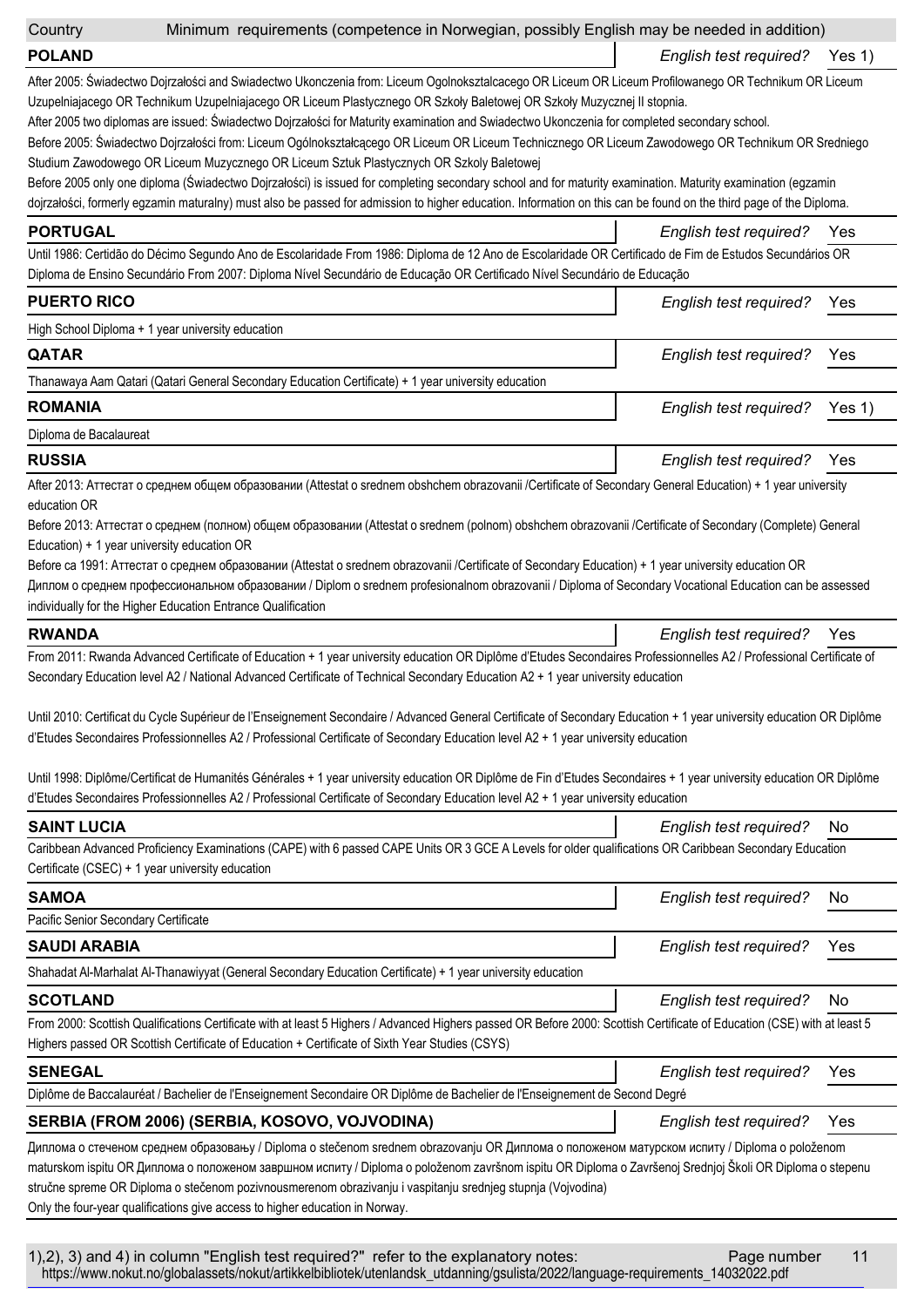| Country                                        | Minimum requirements (competence in Norwegian, possibly English may be needed in addition)                                                                                                                                                                                                                                                                                                                                                                                                                                                                                                                                                                                                                                                                                                                                                                                                                                                                                                             |                               |        |
|------------------------------------------------|--------------------------------------------------------------------------------------------------------------------------------------------------------------------------------------------------------------------------------------------------------------------------------------------------------------------------------------------------------------------------------------------------------------------------------------------------------------------------------------------------------------------------------------------------------------------------------------------------------------------------------------------------------------------------------------------------------------------------------------------------------------------------------------------------------------------------------------------------------------------------------------------------------------------------------------------------------------------------------------------------------|-------------------------------|--------|
| <b>SEYCHELLENE</b>                             |                                                                                                                                                                                                                                                                                                                                                                                                                                                                                                                                                                                                                                                                                                                                                                                                                                                                                                                                                                                                        | English test required?        | No.    |
|                                                | Cambridge IGSCE in combination with Cambridge Overseas Higher School Certificate / Cambridge International A-levels with 3 A-level Examinations                                                                                                                                                                                                                                                                                                                                                                                                                                                                                                                                                                                                                                                                                                                                                                                                                                                        |                               |        |
| <b>SIERRA LEONE</b>                            |                                                                                                                                                                                                                                                                                                                                                                                                                                                                                                                                                                                                                                                                                                                                                                                                                                                                                                                                                                                                        | English test required?        | No     |
| with 3 A-levels                                | West African Senior School Certificate in at least 6 subjects where English, Mathematics and Science must be passed + 1 year university education OR West African<br>School Certificate, Ordinary level + 1 year university education OR West African School Certificate, Ordinary level + West African Higher School Certificate Advanced level                                                                                                                                                                                                                                                                                                                                                                                                                                                                                                                                                                                                                                                       |                               |        |
| <b>SINGAPORE</b>                               |                                                                                                                                                                                                                                                                                                                                                                                                                                                                                                                                                                                                                                                                                                                                                                                                                                                                                                                                                                                                        | <b>English test required?</b> | No     |
| <b>GCE A-levels</b>                            | from 2008: Singapore-Cambridge GCE (Advanced level) examination with 2 subjects at H2-level OR before 2008: Singapore-Cambridge GCE A-level examination with 3                                                                                                                                                                                                                                                                                                                                                                                                                                                                                                                                                                                                                                                                                                                                                                                                                                         |                               |        |
| <b>SLOVAKIA</b>                                |                                                                                                                                                                                                                                                                                                                                                                                                                                                                                                                                                                                                                                                                                                                                                                                                                                                                                                                                                                                                        | <b>English test required?</b> | Yes 1) |
| Vysvedcenie o Maturitnej skuske (Maturita)     |                                                                                                                                                                                                                                                                                                                                                                                                                                                                                                                                                                                                                                                                                                                                                                                                                                                                                                                                                                                                        |                               |        |
| <b>SLOVENIA</b>                                |                                                                                                                                                                                                                                                                                                                                                                                                                                                                                                                                                                                                                                                                                                                                                                                                                                                                                                                                                                                                        | <b>English test required?</b> | Yes 1) |
|                                                | From 2009: Spricevalo o splosni maturi OR Maturitetno Spricevalo OR Spricevalo o Zakljucnem Ispitu OR Diplomo (only 4-year programs) OR Spricevalo o poklicni maturi                                                                                                                                                                                                                                                                                                                                                                                                                                                                                                                                                                                                                                                                                                                                                                                                                                   |                               |        |
| <b>SOLOMON ISLANDS</b>                         |                                                                                                                                                                                                                                                                                                                                                                                                                                                                                                                                                                                                                                                                                                                                                                                                                                                                                                                                                                                                        | <b>English test required?</b> | No     |
|                                                | Pacific Senior Secondary Certificate OR Foundation Year                                                                                                                                                                                                                                                                                                                                                                                                                                                                                                                                                                                                                                                                                                                                                                                                                                                                                                                                                |                               |        |
| <b>SOMALIA</b>                                 |                                                                                                                                                                                                                                                                                                                                                                                                                                                                                                                                                                                                                                                                                                                                                                                                                                                                                                                                                                                                        | <b>English test required?</b> | Yes    |
|                                                |                                                                                                                                                                                                                                                                                                                                                                                                                                                                                                                                                                                                                                                                                                                                                                                                                                                                                                                                                                                                        |                               |        |
|                                                | Secondary School Leaving Certificate + 1 year university education OR Somaliland Certificate of Secondary Education Examination (issued by Somaliland National<br>Examination and Certification Board, SLNECB or earlier by Somaliland National Examination Board SLNEB) + 1 year university education                                                                                                                                                                                                                                                                                                                                                                                                                                                                                                                                                                                                                                                                                                 |                               |        |
| <b>SOUTH AFRICA</b>                            |                                                                                                                                                                                                                                                                                                                                                                                                                                                                                                                                                                                                                                                                                                                                                                                                                                                                                                                                                                                                        | English test required?        | No     |
|                                                | From 2008: National Senior Certificate, before 2008: Senior Certificate with matriculation endorsement                                                                                                                                                                                                                                                                                                                                                                                                                                                                                                                                                                                                                                                                                                                                                                                                                                                                                                 |                               |        |
| <b>SOUTH KOREA</b>                             |                                                                                                                                                                                                                                                                                                                                                                                                                                                                                                                                                                                                                                                                                                                                                                                                                                                                                                                                                                                                        | <b>English test required?</b> | Yes    |
|                                                | High School Diploma + 1 year university education                                                                                                                                                                                                                                                                                                                                                                                                                                                                                                                                                                                                                                                                                                                                                                                                                                                                                                                                                      |                               |        |
| <b>SOUTH SUDAN</b>                             |                                                                                                                                                                                                                                                                                                                                                                                                                                                                                                                                                                                                                                                                                                                                                                                                                                                                                                                                                                                                        | <b>English test required?</b> | Yes    |
|                                                | South Sudan Certificate of Secondary Education + 1 year university education OR Sudan School Certificate / Secondary School Certificate + 1 year university education                                                                                                                                                                                                                                                                                                                                                                                                                                                                                                                                                                                                                                                                                                                                                                                                                                  |                               |        |
|                                                | SOUTH VIETNAM (1955 TO ABOUT 1980)                                                                                                                                                                                                                                                                                                                                                                                                                                                                                                                                                                                                                                                                                                                                                                                                                                                                                                                                                                     | <b>English test required?</b> | Yes    |
| Tu Tai Pho Thong + 1 year university education |                                                                                                                                                                                                                                                                                                                                                                                                                                                                                                                                                                                                                                                                                                                                                                                                                                                                                                                                                                                                        |                               |        |
| <b>SPAIN</b>                                   |                                                                                                                                                                                                                                                                                                                                                                                                                                                                                                                                                                                                                                                                                                                                                                                                                                                                                                                                                                                                        | English test required?        | Yes    |
|                                                | Bachillerato Unificado y Polivalente (BUP) + Curso de Orientación Universitaria (COU) OR Título de Bachiller                                                                                                                                                                                                                                                                                                                                                                                                                                                                                                                                                                                                                                                                                                                                                                                                                                                                                           |                               |        |
| <b>SRI LANKA</b>                               |                                                                                                                                                                                                                                                                                                                                                                                                                                                                                                                                                                                                                                                                                                                                                                                                                                                                                                                                                                                                        | English test required?        | Yes    |
|                                                | From 2000: General Certificate of Education Advanced level (GCE A-Level) with 3 subjects on A-level with grade S/Ordinary Pass                                                                                                                                                                                                                                                                                                                                                                                                                                                                                                                                                                                                                                                                                                                                                                                                                                                                         |                               |        |
|                                                | Before 2000: General Certificate of Education Advanced level (GCE A-Level) with 4 subjects on A-level with grade Pass                                                                                                                                                                                                                                                                                                                                                                                                                                                                                                                                                                                                                                                                                                                                                                                                                                                                                  |                               |        |
| <b>SUDAN</b>                                   |                                                                                                                                                                                                                                                                                                                                                                                                                                                                                                                                                                                                                                                                                                                                                                                                                                                                                                                                                                                                        | English test required?        | Yes    |
|                                                | Sudan School Certificate / Secondary School Certificate + 1 year university education OR Higher Secondary School Certificate + 1 year university education                                                                                                                                                                                                                                                                                                                                                                                                                                                                                                                                                                                                                                                                                                                                                                                                                                             |                               |        |
| <b>SURINAME</b>                                |                                                                                                                                                                                                                                                                                                                                                                                                                                                                                                                                                                                                                                                                                                                                                                                                                                                                                                                                                                                                        | <b>English test required?</b> | Yes    |
|                                                | Voorbereidend Wetenschappelijk Onderwijs (VWO)                                                                                                                                                                                                                                                                                                                                                                                                                                                                                                                                                                                                                                                                                                                                                                                                                                                                                                                                                         |                               |        |
| <b>SWEDEN</b>                                  |                                                                                                                                                                                                                                                                                                                                                                                                                                                                                                                                                                                                                                                                                                                                                                                                                                                                                                                                                                                                        | English test required?        | No     |
|                                                | From 2014: Examensbevis Högskoleförberedande examen: examensbevis with 2500 gymnasiepoäng with at least grade E or better in at least 2250 gymnasiepoäng OR<br>Examensbevis yrkesexamen: examensbevis with 2500 gymnasiepoäng with at least grade E or better in at least 2250 gymnasiepoäng OR<br>2002-2013: Slutbetyg från gymnasieskolan: slutbetyg with 2500 gymnasiepoäng with the grade Godkänt or better in at least 2250 gymnasiepoäng OR<br>1998-2002: Slutbetyg från gymnasieskolan: slutbetyg with 2150 gymnasiepoäng with the grade Godkänt or better in at least 1935 gymnasiepoäng OR<br>until 1996: Avgångsbetyg från gymnasieskolan: complete Avångsbetyg from a 3-year studieförberedande program from one of the following lines: humanistisk,<br>samhällsvetenskaplig, naturvetenskaplig, ekonomisk and teknisk.<br>Additional requirements for Examensbevis Högskoleförberedande examen, Examensbevis yrkesexamen og Slutbetyg från gymnasieskolan: the subjects Swedish, English, |                               |        |
|                                                | Mathematics, Natural Sciences, History and Social Sciences must be completed with a pass.                                                                                                                                                                                                                                                                                                                                                                                                                                                                                                                                                                                                                                                                                                                                                                                                                                                                                                              |                               |        |
| <b>SWITZERLAND</b>                             |                                                                                                                                                                                                                                                                                                                                                                                                                                                                                                                                                                                                                                                                                                                                                                                                                                                                                                                                                                                                        | English test required?        | Yes 1) |
|                                                | Maturitätzeugnis; Certificat de Maturité; Baccalauréat; Attestato Di Maturità                                                                                                                                                                                                                                                                                                                                                                                                                                                                                                                                                                                                                                                                                                                                                                                                                                                                                                                          |                               |        |
|                                                |                                                                                                                                                                                                                                                                                                                                                                                                                                                                                                                                                                                                                                                                                                                                                                                                                                                                                                                                                                                                        |                               |        |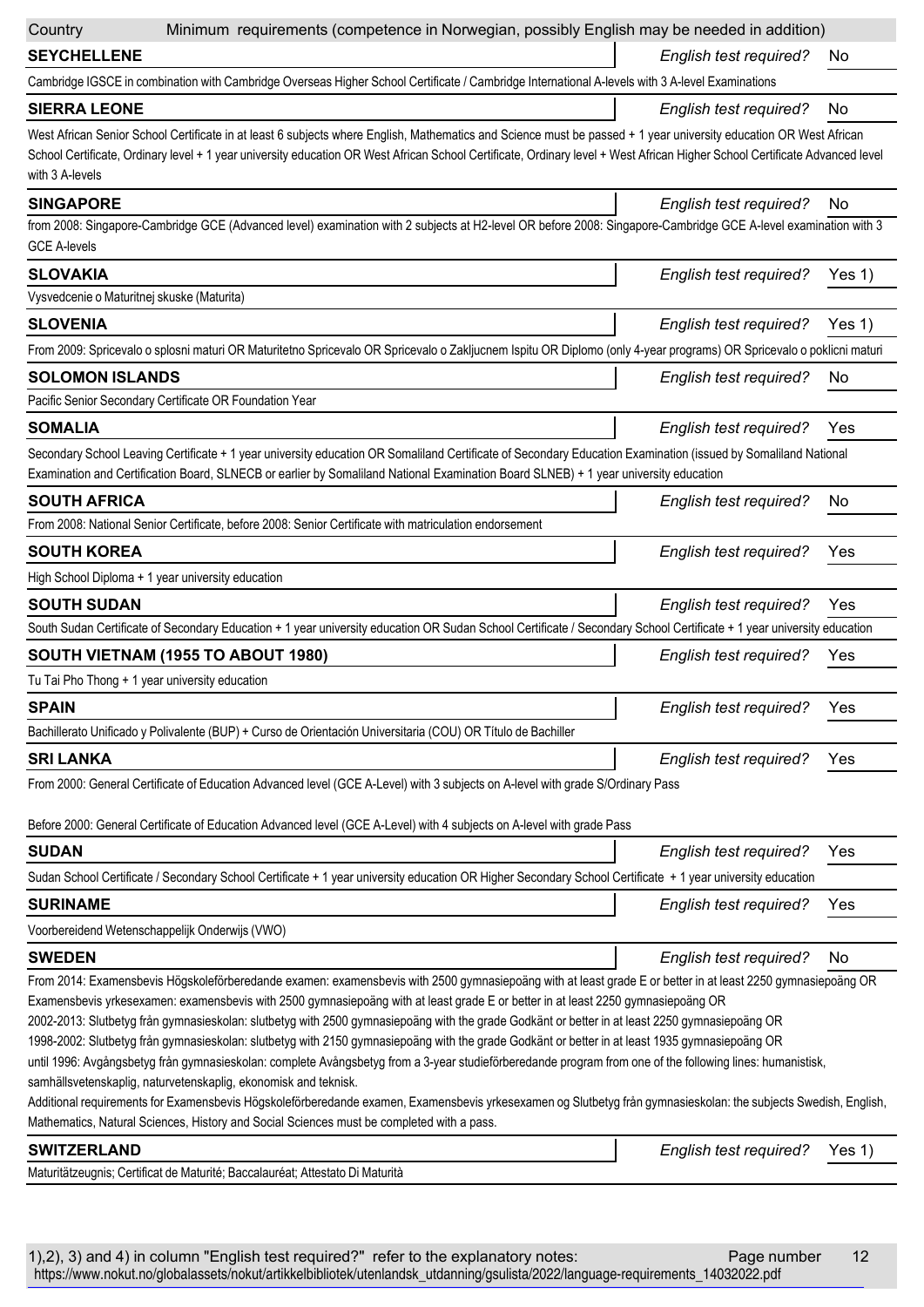| Country                                    | Minimum requirements (competence in Norwegian, possibly English may be needed in addition)                                                                                                                                                                                                                                                    |                        |     |
|--------------------------------------------|-----------------------------------------------------------------------------------------------------------------------------------------------------------------------------------------------------------------------------------------------------------------------------------------------------------------------------------------------|------------------------|-----|
| <b>SYRIA</b>                               |                                                                                                                                                                                                                                                                                                                                               | English test required? | Yes |
|                                            | Al Shahada Al Thanawiya/Baccalauréat (General Secondary School Certificate) + 1 year university education<br>Associate Degree (Mussa'ed el Mujaz) and Technical Diploma (Diblom Teqani) can be assessed individually for the Higher Education Entrance Qualification                                                                          |                        |     |
| <b>TAIWAN</b>                              |                                                                                                                                                                                                                                                                                                                                               | English test required? | Yes |
|                                            | Senior High School Leaving Certificate + 1 year university education                                                                                                                                                                                                                                                                          |                        |     |
| <b>TAJIKISTAN</b>                          |                                                                                                                                                                                                                                                                                                                                               | English test required? | Yes |
|                                            | Attestat Shahodatnoma dar borai tamom kardani maktabi miyona + 1 year university education OR Attestat dar borai ma lumoti mijona + 1 year university education                                                                                                                                                                               |                        |     |
| <b>TANZANIA</b>                            |                                                                                                                                                                                                                                                                                                                                               | English test required? | No  |
| CSE or ACSE.                               | Certificate of Secondary Education and Advanced Certificate of Secondary Education (ACSE) with 3 Principal Pass Levels. English and Mathematics must be passed at                                                                                                                                                                             |                        |     |
| <b>THAILAND</b>                            |                                                                                                                                                                                                                                                                                                                                               | English test required? | Yes |
| Maw $6 + 1$ year university education      |                                                                                                                                                                                                                                                                                                                                               |                        |     |
| <b>TOGO</b>                                |                                                                                                                                                                                                                                                                                                                                               | English test required? | Yes |
|                                            | Baccalauréat de l'Enseignement du Troisième Degré OR Bachelier de l'Enseignement du Troisième Degré                                                                                                                                                                                                                                           |                        |     |
| <b>TONGA</b>                               |                                                                                                                                                                                                                                                                                                                                               | English test required? | No  |
|                                            | Tonga National Form VII Certificate OR University Foundation Year                                                                                                                                                                                                                                                                             |                        |     |
| <b>TRINIDAD AND TOBAGO</b>                 |                                                                                                                                                                                                                                                                                                                                               | English test required? | No. |
|                                            | General Certificate of Education with 3 A Levels OR Caribbean Advanced Proficiency Examinations (CAPE) with 6 passed CAPE Units OR Caribbean Secondary<br>Education Certificate (CSEC) + 1 year university education                                                                                                                          |                        |     |
| <b>TUNISIA</b>                             |                                                                                                                                                                                                                                                                                                                                               | English test required? | Yes |
|                                            | Baccalauréat de l'Enseignement Secondaire OR Baccalauréat de l'Enseignement Professionnel                                                                                                                                                                                                                                                     |                        |     |
| <b>TURKEY</b>                              |                                                                                                                                                                                                                                                                                                                                               | English test required? | Yes |
|                                            | Lise Diplomasi + 1 year university education (Preparatory Year not included)                                                                                                                                                                                                                                                                  |                        |     |
| <b>TURKMENISTAN</b>                        |                                                                                                                                                                                                                                                                                                                                               | English test required? | Yes |
|                                            | Şahadatnama orta bilim hakynda + 2 years university education OR Attestat / Certificate of Secondary Education + 2 years university education                                                                                                                                                                                                 |                        |     |
| <b>UGANDA</b>                              |                                                                                                                                                                                                                                                                                                                                               | English test required? | No  |
| scale A-F, E: minimum pass grade) in UACE. | From 1980: Uganda Certificate of Education (UCE) in combination with Uganda Advanced Certificate of Education (UACE) with at least 3 subjects at "Principal level" in<br>UACE. Subjects English and Mathematics must be passed at least with grade 8 (grade scale 1-9, 8: minimum pass grade, F: fail) in UCE or at least with grade E (grade |                        |     |
| (until 1972)                               | OR East African Advanced Certificate (EAACE) with 3 A-levels (1969-1980) OR Cambridge Overseas Higher School Certificate (COHSC) with 3 A-levels (until 1972) OR<br>East African Certificate of Education (EACE) + 1 year university education (1968-1980) OR Cambridge Overseas School Certificate (COSC) + 1 year university education      |                        |     |
| <b>UKRAINE</b>                             |                                                                                                                                                                                                                                                                                                                                               | English test required? | Yes |
|                                            | From 2019 Svidotstvo pro zdobuttja povnoji zahalnoji serednoji osvity / Свідоцтво про здобуття повної загальної середньої освіти + 1 year university education OR                                                                                                                                                                             |                        |     |
|                                            | Until 2018 Atestat pro povnu zahalnu serednju osvitu / Атестат про повну загальну середню освіту + 1 year university education OR                                                                                                                                                                                                             |                        |     |
|                                            | Диплом молодшого спеціаліста / Dyplom molodsjoho spetsialista can be assessed individually for the Higher Education Entrance Qualification                                                                                                                                                                                                    |                        |     |
| <b>UNITED ARAB EMIRATES</b>                |                                                                                                                                                                                                                                                                                                                                               | English test required? | Yes |
|                                            | Shahadat Al-Thanawiya Al-Amma (Secondary School Leaving Certificate) +1 year university education                                                                                                                                                                                                                                             |                        |     |
| <b>URUGUAY</b>                             |                                                                                                                                                                                                                                                                                                                                               | English test required? | Yes |
|                                            | Bachillerato Oficial / Bachillerato Tecnico + 1 year university education                                                                                                                                                                                                                                                                     |                        |     |
| <b>USA</b>                                 |                                                                                                                                                                                                                                                                                                                                               | English test required? | No  |
| least grade 3                              | High School Graduation Diploma + 1 year university / college studies in academic subjects OR High School Graduation Diploma and 3 Advanced Placement Exams with at                                                                                                                                                                            |                        |     |
| <b>UZBEKISTAN</b>                          |                                                                                                                                                                                                                                                                                                                                               | English test required? | Yes |
| university education                       | O'rta Ma'lumot To'g'risida Shahodatnoma (Diploma of Specialised Secondary Education) + 1 year university education OR Attestat o srednem obrazovanii + 1 year                                                                                                                                                                                 |                        |     |
|                                            | 1), 2), 3) and 4) in column "English test required?" refer to the explanatory notes:<br>https://www.nokut.no/globalassets/nokut/artikkelbibliotek/utenlandsk_utdanning/gsulista/2022/language-requirements_14032022.pdf                                                                                                                       | Page number            | 13  |